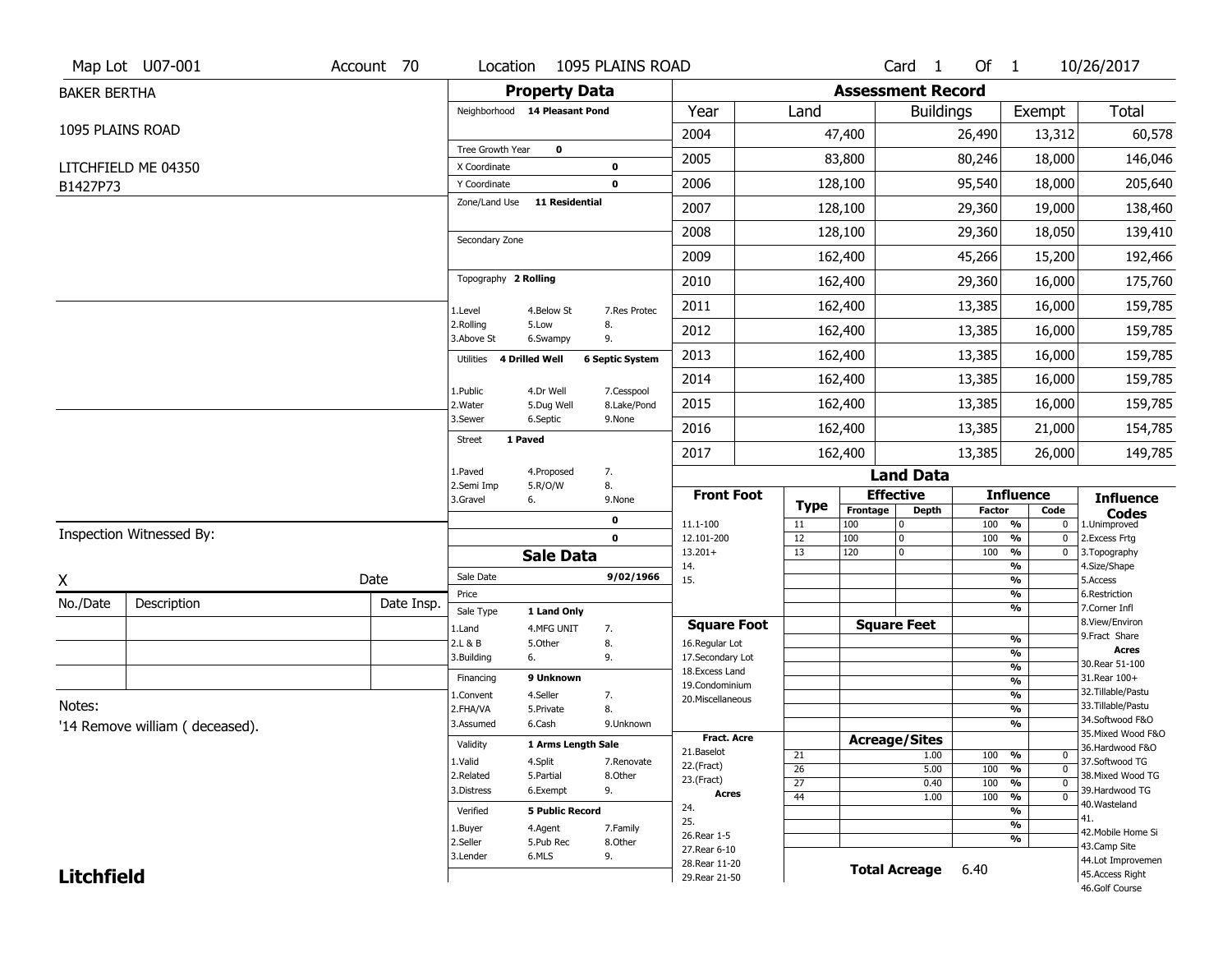|                                  |                               |            |                                                   |                                       |                   |                          |                       |              | <b>Litchfield</b>                      |           |    |    |                   |                |      |    |             |
|----------------------------------|-------------------------------|------------|---------------------------------------------------|---------------------------------------|-------------------|--------------------------|-----------------------|--------------|----------------------------------------|-----------|----|----|-------------------|----------------|------|----|-------------|
|                                  | Map Lot U07-001               |            |                                                   |                                       | Account 70        |                          | Location              |              | 1095 PLAINS ROAD                       |           |    |    | Card <sub>1</sub> |                | Of 1 |    | 10/26/2017  |
|                                  | Building Style 7 Contemporary |            | SF Bsmt Living                                    | 0                                     |                   |                          | Layout                | 2 Inadequate |                                        |           |    |    |                   |                |      |    |             |
| 0.Uncoded                        | 4.Cape                        | 8.Log      | Fin Bsmt Grade                                    | $\overline{0}$                        |                   |                          | 1. Typical            | 4.           | 7.                                     |           |    |    |                   |                |      |    |             |
| 1.Conv.                          | 5.Garrison                    | 9.Other    | OPEN-5-CUSTOMIZE                                  | $\mathbf 0$                           |                   |                          | 2.Inadeq              | 5.           | 8.                                     |           |    |    |                   |                |      |    |             |
| 2.Ranch                          | 6.Split                       | 10.Tri-Lev | Heat Type                                         | 100%                                  | 1 Hot Water BB    |                          | 3.                    | 6.           | 9.                                     |           |    |    |                   |                |      |    |             |
| 3.R Ranch                        | 7.Contemp                     | 11.Earth O | 0.Uncoded                                         | 4.Steam                               | 8.Fl/Wall         |                          | 9 None<br>Attic       |              |                                        |           |    |    |                   |                |      |    |             |
| Dwelling Units 1                 |                               |            | 1.HWBB                                            | 5.FWA                                 | 9.No Heat         |                          | $1.1/4$ Fin           | 4.Full Fin   | 7.                                     |           |    |    |                   | 36             |      |    | 2           |
| Other Units                      | $\bf{0}$                      |            | 2.HWCI                                            | 6.GravWA                              |                   | 10.Radiant               | 2.1/2 Fin             | 5.Fl/Stair   | 8.                                     |           |    |    |                   |                |      |    |             |
| Stories                          | 2 Two Story                   |            | 3.H Pump                                          | 7.Electric                            | 11.Radiant        |                          | 3.3/4 Fin             | 6.           | 9.None                                 |           |    |    |                   |                |      |    |             |
| 1.1                              | 4.1.5                         | 7.1.25     | $\overline{0\%}$<br>Cool Type                     | 9 None                                |                   |                          | Insulation            | 4 Minimal    |                                        |           |    |    |                   |                |      |    |             |
| 2.2                              | 5.1.75                        | 8.         | 1.Refrig                                          | 4.W&C Air                             | 7.RadHW           |                          | 1.Full                | 4.Minimal    | 7.                                     |           |    |    |                   |                |      |    |             |
| 3.3                              | 6.2.5                         | 9.         | 2.Evapor                                          | 5.Monitor-                            | 8.                |                          | 2. Heavy              | 5.           | 8.                                     |           |    |    |                   |                |      |    |             |
| <b>Exterior Walls</b>            | 1 Clapboard                   |            | 3.H Pump                                          | 6.Monitor-                            | 9.None            |                          | 3.Capped              | 6.           | 9.None                                 | Ovlernang |    | 16 |                   |                |      |    |             |
| 0.Uncoded                        | 4.Asbestos                    | 8.Concrete | Kitchen Style                                     | 3 Old Style                           |                   |                          | Unfinished %          | 50%          |                                        |           |    |    |                   |                |      |    |             |
| 1.Wd Clapb                       | 5.Stucco                      | 9.Other    | 1.Modern                                          | 4.Obsolete                            | 7.                |                          | Grade & Factor        |              | 2 Fair 100%                            |           | 16 |    |                   |                |      |    |             |
| 2.Vin/Al                         | 6.Brick                       | 10.Wd shin | 2. Typical                                        | 5.                                    | 8.                |                          | 1.E Grade             | 4.B Grade    | 7.                                     |           |    |    |                   |                |      | 30 | 32          |
| 3.Compos.                        | 7.Stone                       | 11.Tex 111 | 3.Old Type                                        | 6.                                    | 9.None            |                          | 2.D Grade             | 5.A Grade    | 8.                                     |           |    |    |                   | <b>S FRAME</b> |      |    |             |
| Roof Surface                     | <b>4 Composition</b>          |            | Bath(s) Style                                     |                                       | 2 Typical Bath(s) |                          | 3.C Grade             | 6.           | 9.Same                                 |           | ε  |    |                   |                |      |    |             |
| 1.Asphalt                        | 4.Composit                    | 7.         | 1.Modern                                          | 4.Obsolete                            | 7.                |                          | SQFT (Footprint) 1080 |              |                                        |           |    |    |                   |                |      |    |             |
| 2.Slate                          | 5.Wood                        | 8.         | 2.Typical                                         | 5.                                    | 8.                |                          | Condition             | 2 Fair       |                                        |           |    |    |                   |                |      |    |             |
| 3.Metal                          | 6.Other                       | 9.         | 3.Old Type                                        | 6.                                    | 9.None            |                          | 1.Poor                | 4.Avg        | 7.V G                                  | Dylernand |    |    |                   |                |      |    |             |
| SF Masonry Trim 0                |                               |            | # Rooms                                           |                                       |                   |                          | 2.Fair                | $5.Avg+$     | 8.Exc                                  |           |    |    |                   | 36             |      |    |             |
| OPEN-3-CUSTOM 0                  |                               |            | # Bedrooms                                        |                                       |                   |                          | $3.$ Avg-             | 6.Good       | 9.Same                                 |           |    |    |                   |                |      |    |             |
| OPEN-4-CUSTOM 0                  |                               |            | # Full Baths                                      | $\overline{\mathbf{1}}$               |                   |                          | Phys. % Good          | 0%           |                                        |           |    |    |                   |                |      |    |             |
| Year Built                       | 1960                          |            | # Half Baths                                      | $\overline{\mathbf{1}}$               |                   |                          | Funct. % Good         | 50%          |                                        |           |    |    |                   |                |      |    |             |
| Year Remodeled 0                 |                               |            | # Addn Fixtures                                   | $\overline{\mathbf{3}}$               |                   |                          | Functional Code       |              | 9 None                                 |           |    |    |                   | 46             |      |    | 2           |
| Foundation                       | 2 Concrete Block              |            | # Fireplaces                                      | $\overline{\mathbf{0}}$               |                   |                          | 1.Incomp              | 4.Delap      | 7.No Power                             |           |    |    |                   |                |      |    |             |
| 1.Concrete                       | 4.Wood                        | 7.         |                                                   |                                       |                   |                          | 2.O-Built             | 5.Bsmt       | 8.LongTerm                             |           |    |    |                   |                |      |    |             |
| 2.C Block                        | 5.Slab                        | 8.         |                                                   |                                       |                   |                          | 3.Damage              | 6.Common     | 9.None                                 |           |    |    |                   |                |      |    |             |
| 3.Br/Stone                       | 6.Piers                       | 9.         |                                                   |                                       |                   |                          | Econ. % Good          | 100%         |                                        |           |    |    |                   |                |      |    |             |
| Basement                         | 11/4 Basement                 |            |                                                   |                                       |                   |                          | Economic Code None    |              |                                        |           |    |    |                   |                |      |    |             |
| $1.1/4$ Bmt                      | 4.Full Bmt                    | 7.         |                                                   |                                       |                   |                          | 0.None                | 3.No Power   | 9.None                                 |           |    |    |                   |                |      |    |             |
| $2.1/2$ Bmt                      | 5.None                        | 8.         |                                                   |                                       |                   |                          | 1.Location            | 4.Generate   | 8.                                     |           |    |    |                   |                |      |    |             |
| 3.3/4 Bmt                        | 6.                            | 9.None     |                                                   |                                       | Software          |                          | 2.Encroach            | 5.           | 9.                                     |           |    |    |                   |                |      |    |             |
| Bsmt Gar $#$ Cars $\overline{0}$ |                               |            |                                                   |                                       |                   |                          | <b>Entrance Code</b>  | $\mathbf{0}$ |                                        |           |    |    |                   |                |      |    |             |
|                                  | Wet Basement 3 Wet Basement   |            |                                                   | A Division of Harris Computer Systems |                   |                          | 1.Interior            | 4.Vacant     | 7.                                     |           |    |    |                   |                |      |    | <b>SAME</b> |
| 1.Dry                            | 4.                            | 7.         |                                                   |                                       |                   |                          | 2.Refusal             | 5.Estimate   | 8.                                     |           |    |    |                   |                |      |    |             |
| 2.Damp                           | 5.                            | 8.         |                                                   |                                       |                   |                          | 3.Informed            | 6.           | 9.                                     |           |    |    |                   |                |      |    |             |
| 3.Wet                            | 6.                            | 9.         |                                                   |                                       |                   |                          | Information Code 0    |              |                                        |           |    |    |                   |                |      |    |             |
|                                  |                               |            |                                                   |                                       |                   |                          | 1.Owner               | 4.Agent      | 7.                                     |           |    |    |                   |                |      |    |             |
|                                  |                               |            |                                                   |                                       |                   |                          | 2.Relative            | 5.Estimate   | 8.                                     |           |    |    |                   |                |      |    |             |
|                                  |                               |            | Date Inspected                                    |                                       |                   |                          | 3.Tenant              | 6.Other      | 9.                                     |           |    |    |                   |                |      |    |             |
|                                  |                               |            | <b>Additions, Outbuildings &amp; Improvements</b> |                                       |                   |                          |                       |              | 1.One Story Fram                       |           |    |    |                   |                |      |    |             |
| Type                             |                               | Year       | Units<br>Grade                                    | Cond                                  | Phys.             | Funct.                   | Sound Value           |              | 2. Two Story Fram                      |           |    |    |                   |                |      |    |             |
|                                  |                               |            |                                                   |                                       | $\%$              | $\%$                     |                       |              | 3. Three Story Fr                      |           |    |    |                   |                |      |    |             |
|                                  |                               |            |                                                   |                                       | $\frac{0}{0}$     | $\%$                     |                       |              | 4.1 & 1/2 Story                        |           |    |    |                   |                |      |    |             |
|                                  |                               |            |                                                   |                                       |                   |                          |                       |              | 5.1 & 3/4 Story                        |           |    |    |                   |                |      |    |             |
|                                  |                               |            |                                                   |                                       | $\sqrt{0}$        | $\frac{0}{6}$            |                       |              | 6.2 & 1/2 Story                        |           |    |    |                   |                |      |    |             |
|                                  |                               |            |                                                   |                                       | $\%$              | $\%$                     |                       |              | 21.Open Frame Por                      |           |    |    |                   |                |      |    |             |
|                                  |                               |            |                                                   |                                       | %                 | $\%$                     |                       |              | 22.Encl Frame Por                      |           |    |    |                   |                |      |    |             |
|                                  |                               |            |                                                   |                                       |                   | $\%$                     |                       |              | 23. Frame Garage                       |           |    |    |                   |                |      |    |             |
|                                  |                               |            |                                                   |                                       | $\%$              |                          |                       |              | 24.Frame Shed                          |           |    |    |                   |                |      |    |             |
|                                  |                               |            |                                                   |                                       | $\%$              | $\%$                     |                       |              | 25. Frame Bay Wind                     |           |    |    |                   |                |      |    |             |
|                                  |                               |            |                                                   |                                       | $\%$              | $\%$                     |                       |              | 26.1SFr Overhang                       |           |    |    |                   |                |      |    |             |
|                                  |                               |            |                                                   |                                       | $\%$              | $\overline{\frac{0}{0}}$ |                       |              | 27.Unfin Basement<br>28.Unfinished Att |           |    |    |                   |                |      |    |             |
|                                  |                               |            |                                                   |                                       | $\%$              | $\%$                     |                       |              |                                        |           |    |    |                   |                |      |    |             |
|                                  |                               |            |                                                   |                                       |                   |                          |                       |              | 29. Finished Attic                     |           |    |    |                   |                |      |    |             |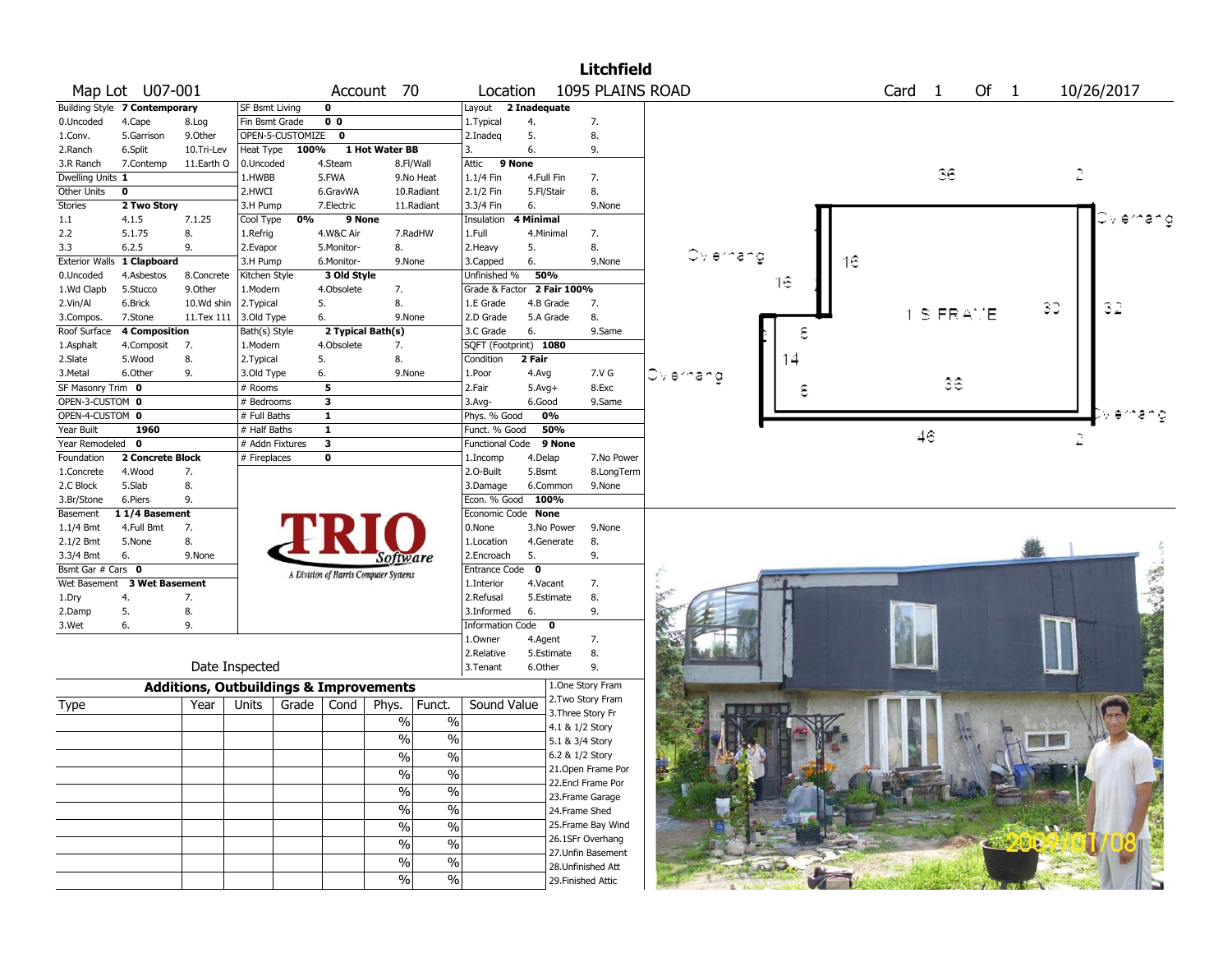|                   | Map Lot U07-001A         | Account 2241 | Location                           |                           | 1079 PLAINS ROAD          |                                  |                   |                 | Card <sub>1</sub>        | Of 1                 |                          | 10/26/2017                            |
|-------------------|--------------------------|--------------|------------------------------------|---------------------------|---------------------------|----------------------------------|-------------------|-----------------|--------------------------|----------------------|--------------------------|---------------------------------------|
|                   | CROCKER, WILLIAM W.      |              |                                    | <b>Property Data</b>      |                           |                                  |                   |                 | <b>Assessment Record</b> |                      |                          |                                       |
|                   | CROCKER DOLLIE L.        |              | Neighborhood 14 Pleasant Pond      |                           |                           | Year                             | Land              |                 | <b>Buildings</b>         |                      | Exempt                   | <b>Total</b>                          |
| 1079 PLAINS ROAD  |                          |              |                                    |                           |                           | 2004                             |                   | 37,660          |                          | 184,238              | 13,312                   | 208,586                               |
|                   |                          |              | Tree Growth Year                   | $\mathbf 0$               |                           | 2005                             |                   | 62,700          |                          | 246,527              | 18,000                   | 291,227                               |
|                   | LITCHFIELD ME 04350      |              | X Coordinate<br>Y Coordinate       |                           | 0<br>$\mathbf 0$          | 2006                             |                   | 99,100          |                          | 246,398              | 18,000                   | 327,498                               |
| B6511P250         |                          |              | Zone/Land Use                      | <b>11 Residential</b>     |                           |                                  |                   |                 |                          |                      |                          |                                       |
|                   |                          |              |                                    |                           |                           | 2007                             |                   | 99,100          |                          | 246,398              | 19,000                   | 326,498                               |
|                   |                          |              | Secondary Zone                     |                           |                           | 2008                             |                   | 99,100          |                          | 243,903              | 18,050                   | 324,953                               |
|                   |                          |              |                                    |                           |                           | 2009                             |                   | 126,800         |                          | 335,769              | 15,200                   | 447,369                               |
|                   |                          |              | Topography 2 Rolling               |                           |                           | 2010                             |                   | 126,800         |                          | 243,773              | 16,000                   | 354,573                               |
|                   |                          |              | 1.Level                            | 4.Below St                | 7.Res Protec              | 2011                             |                   | 126,800         |                          | 247,802              | 16,000                   | 358,602                               |
|                   |                          |              | 2.Rolling<br>3.Above St            | 5.Low<br>6.Swampy         | 8.<br>9.                  | 2012                             |                   | 126,800         |                          | 247,802              | 16,000                   | 358,602                               |
|                   |                          |              | <b>4 Drilled Well</b><br>Utilities |                           | <b>6 Septic System</b>    | 2013                             |                   | 126,800         |                          | 245,221              | 16,000                   | 356,021                               |
|                   |                          |              |                                    |                           |                           | 2014                             |                   | 126,800         |                          | 245,129              | 16,000                   | 355,929                               |
|                   |                          |              | 1.Public<br>2.Water                | 4.Dr Well<br>5.Dug Well   | 7.Cesspool<br>8.Lake/Pond | 2015                             |                   | 126,800         |                          | 245,129              | 16,000                   | 355,929                               |
|                   |                          |              | 3.Sewer                            | 6.Septic                  | 9.None                    | 2016                             |                   | 126,800         |                          | 244,511              | 21,000                   | 350,311                               |
|                   |                          |              | <b>Street</b>                      | 5 Right-Of-Way            |                           | 2017                             |                   | 126,800         |                          | 242,457              | 26,000                   | 343,257                               |
|                   |                          |              | 1.Paved                            | 4.Proposed                | 7.                        |                                  |                   |                 | <b>Land Data</b>         |                      |                          |                                       |
|                   |                          |              | 2.Semi Imp<br>3.Gravel<br>6.       | 5.R/O/W                   | 8.<br>9.None              | <b>Front Foot</b>                |                   |                 | <b>Effective</b>         |                      | <b>Influence</b>         | <b>Influence</b>                      |
|                   |                          |              |                                    |                           | 0                         | 11.1-100                         | <b>Type</b><br>11 | Frontage<br>100 | <b>Depth</b><br>10       | <b>Factor</b><br>100 | Code<br>%<br>$\mathbf 0$ | <b>Codes</b><br>1.Unimproved          |
|                   | Inspection Witnessed By: |              |                                    |                           | $\mathbf 0$               | 12.101-200                       | 12                | 100             | 10                       | 100                  | %<br>0                   | 2.Excess Frtg                         |
|                   |                          |              |                                    | <b>Sale Data</b>          |                           | $13.201+$<br>14.                 | 13                | 8               | 0                        | 100                  | %<br>$\mathbf 0$<br>%    | 3. Topography<br>4.Size/Shape         |
| X                 |                          | Date         | Sale Date                          |                           | 6/13/2001                 | 15.                              |                   |                 |                          |                      | %                        | 5.Access                              |
| No./Date          | Description              | Date Insp.   | Price                              |                           |                           |                                  |                   |                 |                          |                      | %<br>%                   | 6.Restriction<br>7.Corner Infl        |
|                   |                          |              | Sale Type<br>1.Land                | 1 Land Only<br>4.MFG UNIT | 7.                        | <b>Square Foot</b>               |                   |                 | <b>Square Feet</b>       |                      |                          | 8.View/Environ                        |
|                   |                          |              | 2.L & B                            | 5.Other                   | 8.                        | 16.Regular Lot                   |                   |                 |                          |                      | %                        | 9.Fract Share                         |
|                   |                          |              | 3.Building<br>6.                   |                           | 9.                        | 17.Secondary Lot                 |                   |                 |                          |                      | %<br>$\frac{9}{6}$       | <b>Acres</b><br>30. Rear 51-100       |
|                   |                          |              | Financing                          | 9 Unknown                 |                           | 18.Excess Land<br>19.Condominium |                   |                 |                          |                      | $\frac{9}{6}$            | 31.Rear 100+                          |
|                   |                          |              |                                    | 4.Seller                  | 7.                        | 20.Miscellaneous                 |                   |                 |                          |                      | $\frac{9}{6}$            | 32. Tillable/Pastu                    |
| Notes:            |                          |              | 1.Convent                          |                           |                           |                                  |                   |                 |                          |                      |                          | 33. Tillable/Pastu                    |
|                   |                          |              | 2.FHA/VA                           | 5.Private                 | 8.                        |                                  |                   |                 |                          |                      | $\frac{9}{6}$            |                                       |
|                   |                          |              | 3.Assumed                          | 6.Cash                    | 9.Unknown                 |                                  |                   |                 |                          |                      | %                        | 34.Softwood F&O<br>35. Mixed Wood F&O |
|                   |                          |              | Validity                           | 1 Arms Length Sale        |                           | Fract. Acre                      |                   |                 | <b>Acreage/Sites</b>     |                      |                          | 36.Hardwood F&O                       |
|                   |                          |              | 1.Valid                            | 4.Split                   | 7.Renovate                | 21.Baselot<br>22.(Fract)         | 21                |                 | 1.00                     | 100                  | %<br>0<br>$\mathbf 0$    | 37.Softwood TG                        |
|                   |                          |              | 2.Related                          | 5.Partial                 | 8.Other                   | 23.(Fract)                       | 26<br>44          |                 | 1.00<br>1.00             | 100<br>100           | %<br>%<br>$\mathbf 0$    | 38. Mixed Wood TG                     |
|                   |                          |              | 3.Distress                         | 6.Exempt                  | 9.                        | Acres                            |                   |                 |                          |                      | $\frac{9}{6}$            | 39.Hardwood TG                        |
|                   |                          |              | Verified                           | <b>5 Public Record</b>    |                           | 24.                              |                   |                 |                          |                      | %                        | 40. Wasteland<br>41.                  |
|                   |                          |              | 1.Buyer                            | 4.Agent                   | 7.Family                  | 25.<br>26. Rear 1-5              |                   |                 |                          |                      | $\frac{9}{6}$            | 42. Mobile Home Si                    |
|                   |                          |              | 2.Seller                           | 5.Pub Rec                 | 8.Other                   | 27. Rear 6-10                    |                   |                 |                          |                      | %                        | 43.Camp Site                          |
| <b>Litchfield</b> |                          |              | 3.Lender                           | 6.MLS                     | 9.                        | 28. Rear 11-20<br>29. Rear 21-50 |                   |                 | <b>Total Acreage</b>     | 2.00                 |                          | 44.Lot Improvemen<br>45.Access Right  |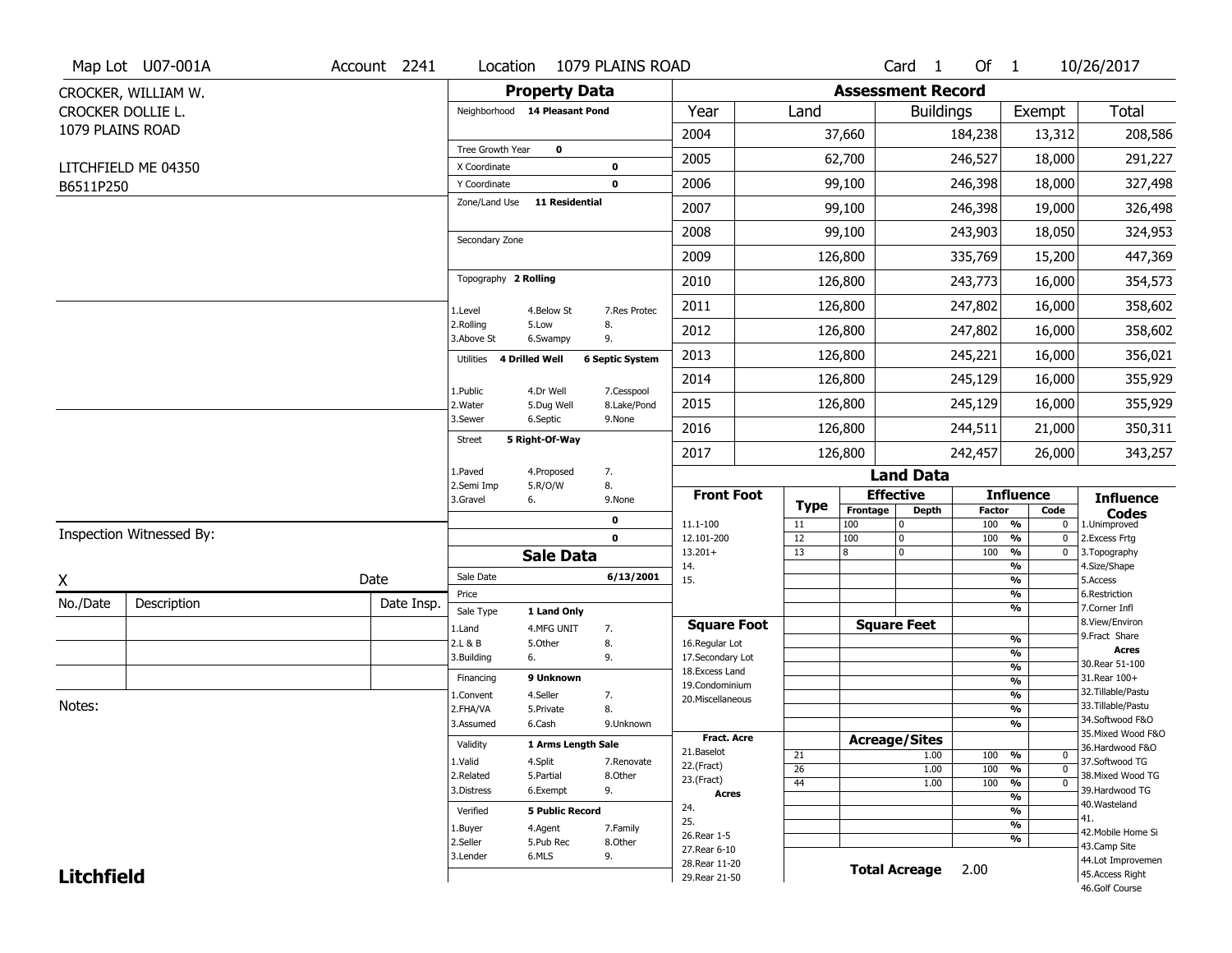|                       |                           |            |                       |                  |                         |                                                   |                     |                            |            |            | <b>Litchfield</b>                      |                                            |
|-----------------------|---------------------------|------------|-----------------------|------------------|-------------------------|---------------------------------------------------|---------------------|----------------------------|------------|------------|----------------------------------------|--------------------------------------------|
|                       | Map Lot U07-001A          |            |                       |                  |                         | Account 2241                                      |                     | Location                   |            |            | 1079 PLAINS ROAD                       | Card <sub>1</sub><br>Of 1<br>10/26/2017    |
|                       | Building Style 4 Cape Cod |            | <b>SF Bsmt Living</b> |                  | 815                     |                                                   |                     | Layout                     | 1 Typical  |            |                                        | 34                                         |
| 0.Uncoded             | 4.Cape                    | 8.Log      | Fin Bsmt Grade        |                  | 3100                    |                                                   |                     | 1.Typical                  | 4.         |            | 7.                                     |                                            |
| 1.Conv.               | 5.Garrison                | 9.Other    |                       | OPEN-5-CUSTOMIZE | $\mathbf 0$             |                                                   |                     | 2.Inadeq                   | 5.         |            | 8.                                     |                                            |
| 2.Ranch               | 6.Split                   | 10.Tri-Lev | Heat Type             | 100%             |                         | 1 Hot Water BB                                    |                     | 3.                         | 6.         |            | 9.                                     | 87                                         |
| 3.R Ranch             | 7.Contemp                 | 11.Earth O | 0.Uncoded             |                  | 4.Steam                 |                                                   | 8.Fl/Wall           | Attic                      | 9 None     |            |                                        | £.                                         |
| Dwelling Units 1      |                           |            | 1.HWBB                |                  | 5.FWA                   |                                                   | 9.No Heat           | 1.1/4 Fin                  | 4.Full Fin |            | 7.                                     |                                            |
| Other Units           | 0                         |            | 2.HWCI                |                  | 6.GravWA                |                                                   | 10.Radiant          | 2.1/2 Fin                  | 5.Fl/Stair |            | 8.                                     | ⊜≎e⊩<br>Port:<br>30                        |
| Stories               | 5 One & 3/4 Story         |            | 3.H Pump              |                  | 7.Electric              |                                                   | 11.Radiant          | 3.3/4 Fin                  | 6.         |            | 9.None                                 |                                            |
| 1.1                   | 4.1.5                     | 7.1.25     | Cool Type             | 0%               | 9 None                  |                                                   |                     | Insulation                 | 1 Full     |            |                                        |                                            |
| 2.2                   | 5.1.75                    | 8.         | 1.Refrig              |                  | 4.W&C Air               |                                                   | 7.RadHW             | 1.Full                     |            | 4.Minimal  | 7.                                     | $\frac{26}{26}$<br>28<br>$1.75$ si $R$ 1.  |
| 3.3                   | 6.2.5                     | 9.         | 2.Evapor              |                  | 5.Monitor-              | 8.                                                |                     | 2.Heavy                    | 5.         |            | 8.                                     |                                            |
| <b>Exterior Walls</b> | 2 Vinyl/Aluminum          |            | 3.H Pump              |                  | 6.Monitor-              | 9.None                                            |                     | 3.Capped                   | 6.         |            | 9.None                                 |                                            |
| 0.Uncoded             | 4.Asbestos                | 8.Concrete | Kitchen Style         |                  | 1 Modern                |                                                   |                     | Unfinished %               | 0%         |            |                                        |                                            |
| 1.Wd Clapb            | 5.Stucco                  | 9.Other    | 1.Modern              |                  | 4.Obsolete              | 7.                                                |                     | Grade & Factor 4 Good 100% |            |            |                                        | $rac{6}{13}$                               |
| 2.Vin/Al              | 6.Brick                   | 10.Wd shin | 2.Typical             |                  | 5.                      | 8.                                                |                     | 1.E Grade                  |            | 4.B Grade  | 7.                                     |                                            |
| 3.Compos.             | 7.Stone                   | 11.Tex 111 | 3.Old Type            |                  | 6.                      | 9.None                                            |                     | 2.D Grade                  |            | 5.A Grade  | 8.                                     | ٤<br>-3<br>15                              |
| Roof Surface          | 1 Asphalt Shingles        |            | Bath(s) Style         |                  |                         | 1 Modern Bath(s)                                  |                     | 3.C Grade                  | 6.         |            | 9.Same                                 | 15<br>$\mathbb{W} \circ \mathbb{I}$<br>32. |
| 1.Asphalt             | 4.Composit                | 7.         | 1.Modern              |                  | 4.Obsolete              | 7.                                                |                     | SQFT (Footprint) 1118      |            |            |                                        |                                            |
| 2.Slate               | 5.Wood                    | 8.         | 2. Typical            |                  | 5.                      | 8.                                                |                     | Condition                  | 6 Good     |            |                                        | lando,                                     |
| 3.Metal               | 6.Other                   | 9.         | 3.Old Type            |                  | 6.                      | 9.None                                            |                     | 1.Poor                     | 4.Avg      |            | 7.V G                                  | ê                                          |
| SF Masonry Trim 0     |                           |            | # Rooms               |                  | $\overline{7}$          |                                                   |                     | 2.Fair                     | $5.Avg+$   |            | 8.Exc                                  |                                            |
| OPEN-3-CUSTOM 0       |                           |            | # Bedrooms            |                  | 4                       |                                                   |                     | $3.$ Avg-                  | 6.Good     |            | 9.Same                                 |                                            |
| OPEN-4-CUSTOM 0       |                           |            | # Full Baths          |                  | $\overline{\mathbf{3}}$ |                                                   |                     | Phys. % Good               |            | 0%         |                                        | 27<br>Ž€                                   |
| Year Built            | 2002                      |            | # Half Baths          |                  | $\overline{\mathbf{0}}$ |                                                   |                     | Funct. % Good              |            | 100%       |                                        | 2 Car Garage                               |
| Year Remodeled 0      |                           |            |                       | # Addn Fixtures  | $\mathbf{1}$            |                                                   |                     | <b>Functional Code</b>     |            | 9 None     |                                        |                                            |
| Foundation            | 1 Concrete                |            | # Fireplaces          |                  | $\mathbf{1}$            |                                                   |                     | 1.Incomp                   | 4.Delap    |            | 7.No Power                             |                                            |
| 1.Concrete            | 4.Wood                    | 7.         |                       |                  |                         |                                                   |                     | 2.0-Built                  | 5.Bsmt     |            | 8.LongTerm                             |                                            |
| 2.C Block             | 5.Slab                    | 8.         |                       |                  |                         |                                                   |                     | 3.Damage                   |            | 6.Common   | 9.None                                 |                                            |
| 3.Br/Stone            | 6.Piers                   | 9.         |                       |                  |                         |                                                   |                     | Econ. % Good               |            | 100%       |                                        | 32                                         |
| Basement              | <b>4 Full Basement</b>    |            |                       |                  |                         |                                                   |                     | Economic Code None         |            |            |                                        |                                            |
| 1.1/4 Bmt             | 4.Full Bmt                | 7.         |                       |                  |                         |                                                   |                     | 0.None                     |            | 3.No Power | 9.None                                 |                                            |
| $2.1/2$ Bmt           | 5.None                    | 8.         |                       |                  |                         |                                                   |                     | 1.Location                 |            | 4.Generate | 8.                                     |                                            |
| 3.3/4 Bmt             | 6.                        | 9.None     |                       |                  |                         | Software                                          |                     | 2.Encroach                 | 5.         |            | 9.                                     |                                            |
| Bsmt Gar # Cars 0     |                           |            |                       |                  |                         | A Division of Harris Computer Systems             |                     | Entrance Code              |            |            | 1 Interior Inspect                     |                                            |
| Wet Basement          | 1 Dry Basement            |            |                       |                  |                         |                                                   |                     | 1.Interior                 | 4.Vacant   |            | 7.                                     |                                            |
| 1.Dry                 | 4.                        | 7.         |                       |                  |                         |                                                   |                     | 2.Refusal                  |            | 5.Estimate | 8.                                     |                                            |
| 2.Damp                | 5.<br>6.                  | 8.<br>9.   |                       |                  |                         |                                                   |                     | 3.Informed                 | 6.         |            | 9.                                     |                                            |
| 3.Wet                 |                           |            |                       |                  |                         |                                                   |                     | Information<br>1.Owner     | Code       | 1 Owner    |                                        |                                            |
|                       |                           |            |                       |                  |                         |                                                   |                     | 2.Relative                 | 4.Agent    | 5.Estimate | 7.                                     |                                            |
|                       |                           |            | Date Inspected        |                  |                         |                                                   |                     | 3.Tenant                   | 6.Other    |            | 8.<br>9.                               |                                            |
|                       |                           |            |                       |                  |                         |                                                   |                     |                            |            |            | 1.One Story Fram                       | 諿                                          |
|                       |                           |            |                       |                  |                         | <b>Additions, Outbuildings &amp; Improvements</b> |                     |                            |            |            | 2. Two Story Fram                      | 語語<br>一篇                                   |
| Type                  |                           | Year       | Units<br>208          | Grade            | Cond<br>15              | Phys.<br>0                                        | Funct.              | Sound Value                |            |            | 3. Three Story Fr                      |                                            |
| 21 Open Frame         |                           | 2002       |                       | 4 100            |                         | $\frac{0}{0}$                                     | 100 %               |                            |            |            | 4.1 & 1/2 Story                        |                                            |
| 24 Frame Shed         |                           | 2002       | 160                   | 2 100            | 4                       | 10                                                | $%100$ %            |                            |            |            | 5.1 & 3/4 Story                        | E                                          |
| 74 Det.Fr.Gar/.75S    |                           | 2002 832   |                       | 4100             | $\sqrt{5}$              | 0                                                 | $\frac{9}{6}$ 100 % |                            |            |            | 6.2 & 1/2 Story                        |                                            |
| 409 Concrete Pad      |                           | 2002       | 832                   | 3 100            | 4                       | 10                                                | % 100 %             |                            |            |            | 21.Open Frame Por<br>22.Encl Frame Por |                                            |
| 24 Frame Shed         |                           | 2002       | 240                   | 4 100            | 4                       | 0                                                 | % 100 %             |                            |            |            | 23. Frame Garage                       |                                            |
|                       |                           |            |                       |                  |                         | $\%$                                              | $\%$                |                            |            |            | 24.Frame Shed                          |                                            |
|                       |                           |            |                       |                  |                         | $\%$                                              | %                   |                            |            |            | 25. Frame Bay Wind                     |                                            |
|                       |                           |            |                       |                  |                         | $\%$                                              | $\frac{1}{2}$       |                            |            |            | 26.1SFr Overhang                       | 2009/01/08                                 |
|                       |                           |            |                       |                  |                         |                                                   |                     |                            |            |            | 27.Unfin Basement                      |                                            |
|                       |                           |            |                       |                  |                         | $\%$                                              | $\%$                |                            |            |            | 28. Unfinished Att                     |                                            |
|                       |                           |            |                       |                  |                         | $\%$                                              | $\%$                |                            |            |            | 29. Finished Attic                     |                                            |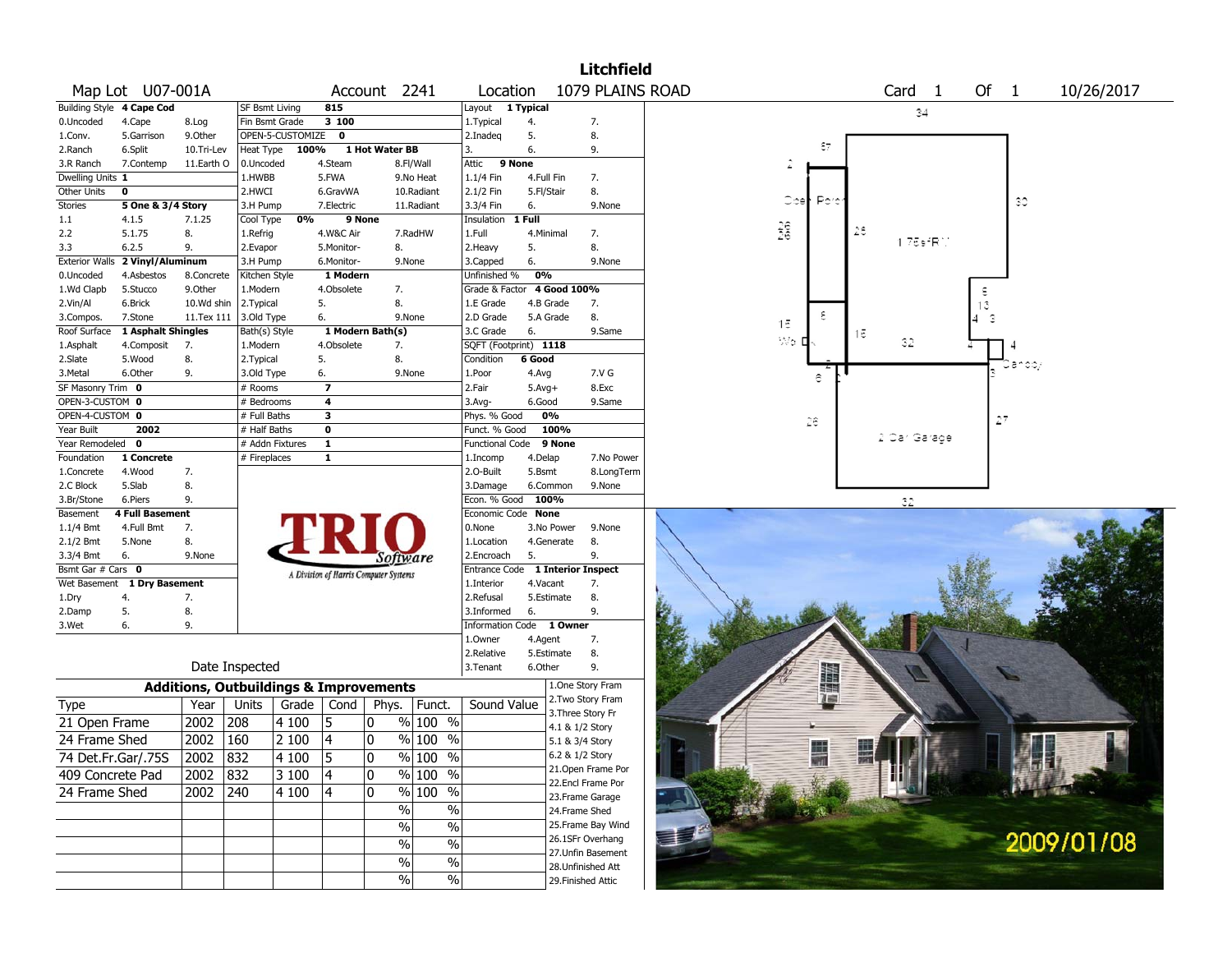|                                    | Map Lot U07-002                                      | Account 846 |            | Location                |                               | <b>28 WASHINGTON LANE</b>            |                                    |             |                          | Card <sub>1</sub>    | Of 1          |                                                           | 10/26/2017                         |
|------------------------------------|------------------------------------------------------|-------------|------------|-------------------------|-------------------------------|--------------------------------------|------------------------------------|-------------|--------------------------|----------------------|---------------|-----------------------------------------------------------|------------------------------------|
| CLARK, LYNN M.                     |                                                      |             |            |                         | <b>Property Data</b>          |                                      |                                    |             | <b>Assessment Record</b> |                      |               |                                                           |                                    |
| CLARK, VAUGHN G.                   |                                                      |             |            |                         | Neighborhood 14 Pleasant Pond |                                      | Year                               | Land        |                          | <b>Buildings</b>     |               | Exempt                                                    | <b>Total</b>                       |
|                                    | <b>28 WASHINGTON LANE</b>                            |             |            |                         |                               |                                      | 2004                               |             | 17,500                   |                      | 69,480        | 9,750                                                     | 77,230                             |
|                                    |                                                      |             |            | Tree Growth Year        | $\mathbf 0$                   |                                      | 2005                               |             | 40,000                   |                      | 68,190        | 13,000                                                    | 95,190                             |
|                                    | LITCHFIELD ME 04350                                  |             |            | X Coordinate            |                               | $\mathbf 0$                          |                                    |             |                          |                      |               |                                                           |                                    |
|                                    | B11220P285 B11220P289 B12191P346 B12367P64 B5206P156 |             |            | Y Coordinate            |                               | $\mathbf 0$<br><b>11 Residential</b> | 2006                               |             | 37,200                   |                      | 98,041        | 0                                                         | 135,241                            |
| Previous Owner<br>WILES, LESLIE J. |                                                      |             |            | Zone/Land Use           |                               |                                      | 2007                               |             | 37,200                   |                      | 97,968        | 0                                                         | 135,168                            |
|                                    | 28 WASHINGTON LANE                                   |             |            | Secondary Zone          |                               |                                      | 2008                               |             | 37,200                   |                      | 97,801        | 0                                                         | 135,001                            |
|                                    |                                                      |             |            |                         |                               |                                      | 2009                               |             | 37,200                   |                      | 116,645       | 0                                                         | 153,845                            |
|                                    | LITCHFIELD ME 04350                                  |             |            | Topography 2 Rolling    |                               |                                      | 2010                               |             | 37,200                   |                      | 96,650        | 0                                                         | 133,850                            |
|                                    | Sale Date: 8/01/2016                                 |             |            | 1.Level                 | 4.Below St                    | 7.Res Protec                         | 2011                               |             | 37,200                   |                      | 94,219        | 0                                                         | 131,419                            |
|                                    |                                                      |             |            | 2.Rolling<br>3.Above St | 5.Low<br>6.Swampy             | 8.<br>9.                             | 2012                               |             | 37,200                   |                      | 83,388        | 0                                                         | 120,588                            |
|                                    |                                                      |             |            | Utilities               | 4 Drilled Well                | <b>6 Septic System</b>               | 2013                               |             | 65,450                   |                      | 82,306        | 0                                                         | 147,756                            |
|                                    |                                                      |             |            | 1.Public                | 4.Dr Well                     | 7.Cesspool                           | 2014                               |             | 65,450                   |                      | 82,306        | 0                                                         | 147,756                            |
|                                    |                                                      |             |            | 2. Water                | 5.Dug Well                    | 8.Lake/Pond                          | 2015                               |             | 65,450                   |                      | 81,223        | 0                                                         | 146,673                            |
|                                    |                                                      |             |            | 3.Sewer                 | 6.Septic                      | 9.None                               | 2016                               |             | 65,450                   |                      | 81,223        | 0                                                         | 146,673                            |
|                                    |                                                      |             |            | <b>Street</b>           | 3 Gravel                      |                                      | 2017                               |             | 65,450                   |                      | 80,140        | 0                                                         | 145,590                            |
|                                    |                                                      |             |            | 1.Paved                 | 4.Proposed                    |                                      |                                    |             |                          |                      |               |                                                           |                                    |
|                                    |                                                      |             |            |                         |                               | 7.                                   |                                    |             |                          | <b>Land Data</b>     |               |                                                           |                                    |
|                                    |                                                      |             |            | 2.Semi Imp<br>3.Gravel  | 5.R/O/W<br>6.                 | 8.<br>9.None                         | <b>Front Foot</b>                  |             |                          | <b>Effective</b>     |               | <b>Influence</b>                                          | <b>Influence</b>                   |
|                                    |                                                      |             |            |                         |                               | 0                                    |                                    | <b>Type</b> | Frontage                 | <b>Depth</b>         | <b>Factor</b> | Code                                                      | <b>Codes</b>                       |
|                                    | Inspection Witnessed By:                             |             |            |                         |                               | $\mathbf 0$                          | 11.1-100<br>12.101-200             | 11<br>12    | 100<br>43                | 0<br>0               | 50            | 50 %<br>$\overline{4}$<br>$\frac{9}{6}$<br>$\overline{4}$ | 1.Unimproved<br>2.Excess Frtg      |
|                                    |                                                      |             |            |                         | <b>Sale Data</b>              |                                      | $13.201+$                          |             |                          |                      |               | %                                                         | 3. Topography                      |
|                                    |                                                      | Date        |            | Sale Date               |                               | 8/01/2016                            | 14.<br>15.                         |             |                          |                      |               | %<br>$\frac{9}{6}$                                        | 4.Size/Shape<br>5.Access           |
| X                                  |                                                      |             |            | Price                   |                               | 287,000                              |                                    |             |                          |                      |               | %                                                         | 6.Restriction                      |
| No./Date                           | Description                                          |             | Date Insp. | Sale Type               |                               | 2 Land & Buildings                   |                                    |             |                          |                      |               | %                                                         | 7.Corner Infl                      |
|                                    |                                                      |             |            | 1.Land                  | 4.MFG UNIT                    | 7.                                   | <b>Square Foot</b>                 |             |                          | <b>Square Feet</b>   |               | $\frac{9}{6}$                                             | 8.View/Environ<br>9. Fract Share   |
|                                    |                                                      |             |            | 2.L & B<br>3.Building   | 5.Other<br>6.                 | 8.<br>9.                             | 16.Regular Lot<br>17.Secondary Lot |             |                          |                      |               | $\frac{9}{6}$                                             | <b>Acres</b>                       |
|                                    |                                                      |             |            |                         |                               |                                      | 18.Excess Land                     |             |                          |                      |               | $\frac{9}{6}$                                             | 30. Rear 51-100                    |
|                                    |                                                      |             |            | Financing               | 9 Unknown                     |                                      | 19.Condominium                     |             |                          |                      |               | $\frac{9}{6}$                                             | 31.Rear 100+<br>32.Tillable/Pastu  |
| Notes:                             |                                                      |             |            | 1.Convent<br>2.FHA/VA   | 4.Seller<br>5.Private         | 7.<br>8.                             | 20.Miscellaneous                   |             |                          |                      |               | $\frac{9}{6}$<br>$\frac{9}{6}$                            | 33. Tillable/Pastu                 |
|                                    |                                                      |             |            | 3.Assumed               | 6.Cash                        | 9.Unknown                            |                                    |             |                          |                      |               | $\frac{9}{6}$                                             | 34.Softwood F&O                    |
|                                    |                                                      |             |            | Validity                |                               | 1 Arms Length Sale                   | <b>Fract. Acre</b>                 |             |                          | <b>Acreage/Sites</b> |               |                                                           | 35. Mixed Wood F&O                 |
|                                    |                                                      |             |            | 1.Valid                 | 4.Split                       | 7.Renovate                           | 21.Baselot                         | 21          |                          | 1.00                 | 100           | %<br>0                                                    | 36.Hardwood F&O<br>37.Softwood TG  |
|                                    |                                                      |             |            | 2.Related               | 5.Partial                     | 8.Other                              | 22.(Fract)                         | 26          |                          | 1.90                 | 100           | %<br>$\mathbf 0$                                          | 38. Mixed Wood TG                  |
|                                    |                                                      |             |            | 3.Distress              | 6.Exempt                      | 9.                                   | 23.(Fract)<br><b>Acres</b>         |             |                          |                      |               | $\frac{9}{6}$                                             | 39.Hardwood TG                     |
|                                    |                                                      |             |            | Verified                |                               | <b>5 Public Record</b>               | 24.                                |             |                          |                      |               | $\frac{9}{6}$<br>$\frac{9}{6}$                            | 40. Wasteland                      |
|                                    |                                                      |             |            |                         |                               |                                      | 25.                                |             |                          |                      |               | $\frac{9}{6}$                                             | 41.                                |
|                                    |                                                      |             |            | 1.Buyer<br>2.Seller     | 4.Agent<br>5.Pub Rec          | 7.Family<br>8.Other                  | 26.Rear 1-5                        |             |                          |                      |               | %                                                         | 42. Mobile Home Si                 |
|                                    |                                                      |             |            | 3.Lender                | 6.MLS                         | 9.                                   | 27. Rear 6-10                      |             |                          |                      |               |                                                           | 43.Camp Site<br>44.Lot Improvemen  |
| <b>Litchfield</b>                  |                                                      |             |            |                         |                               |                                      | 28. Rear 11-20<br>29. Rear 21-50   |             |                          | <b>Total Acreage</b> | 2.90          |                                                           | 45. Access Right<br>46.Golf Course |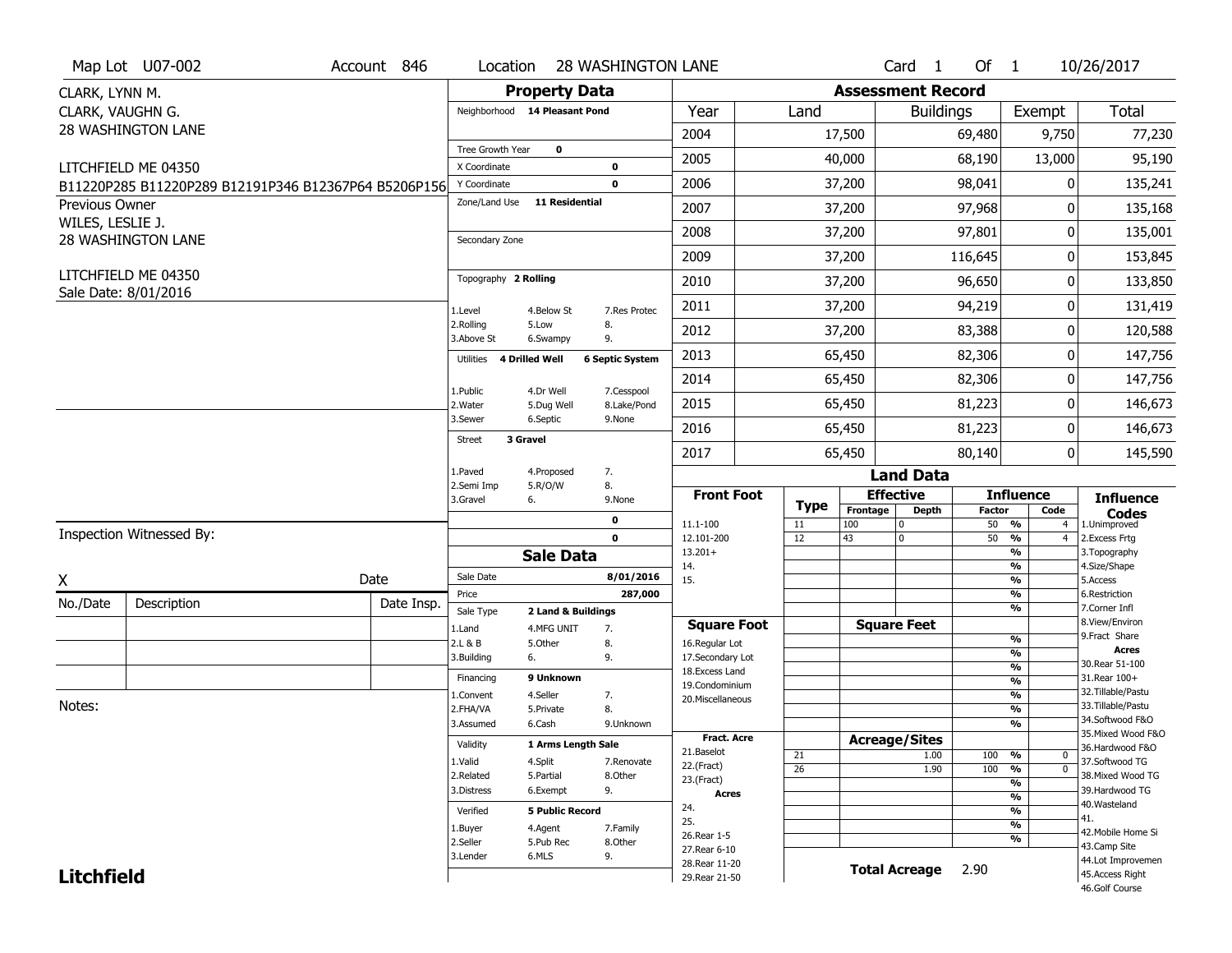|                        |                          |            |                                                                         |                                       |                   |                          |                                  |            |                 | <b>Litchfield</b>  |                           |    |                 |                   |              |      |            |  |
|------------------------|--------------------------|------------|-------------------------------------------------------------------------|---------------------------------------|-------------------|--------------------------|----------------------------------|------------|-----------------|--------------------|---------------------------|----|-----------------|-------------------|--------------|------|------------|--|
|                        | Map Lot U07-002          |            |                                                                         |                                       | Account 846       |                          | Location                         |            |                 |                    | <b>28 WASHINGTON LANE</b> |    |                 | Card <sub>1</sub> |              | Of 1 | 10/26/2017 |  |
| Building Style 2 Ranch |                          |            | SF Bsmt Living                                                          | $\mathbf 0$                           |                   |                          | Layout                           | 1 Typical  |                 |                    |                           |    |                 | 20                |              |      |            |  |
| 0.Uncoded              | 4.Cape                   | 8.Log      | Fin Bsmt Grade                                                          | 0 <sub>0</sub>                        |                   |                          | 1. Typical                       | 4.         |                 | 7.                 |                           |    |                 |                   |              |      |            |  |
| 1.Conv.                | 5.Garrison               | 9.0ther    | OPEN-5-CUSTOMIZE                                                        | $\mathbf 0$                           |                   |                          | 2.Inadeq                         | 5.         |                 | 8.                 |                           |    |                 |                   |              |      |            |  |
| 2.Ranch                | 6.Split                  | 10.Tri-Lev | Heat Type                                                               | 100%                                  | 1 Hot Water BB    |                          | 3.                               | 6.         |                 | 9.                 |                           |    | 10 <sub>8</sub> |                   | 13           |      |            |  |
| 3.R Ranch              | 7.Contemp                | 11.Earth O | 0.Uncoded                                                               | 4.Steam                               |                   | 8.Fl/Wall                | Attic                            | 9 None     |                 |                    |                           |    |                 | End Porch         |              |      |            |  |
| Dwelling Units 1       |                          |            | 1.HWBB                                                                  | 5.FWA                                 |                   | 9.No Heat                | 1.1/4 Fin                        | 4.Full Fin |                 | 7.                 |                           |    |                 |                   |              |      |            |  |
| Other Units            | $\mathbf 0$              |            | 2.HWCI                                                                  | 6.GravWA                              |                   | 10.Radiant               | 2.1/2 Fin                        | 5.Fl/Stair |                 | 8.                 |                           |    |                 | 41                |              |      |            |  |
| Stories                | 1 One Story              |            | 3.H Pump                                                                | 7.Electric                            |                   | 11.Radiant               | 3.3/4 Fin                        | 6.         |                 | 9.None             |                           |    |                 |                   |              |      |            |  |
| 1.1                    | 4.1.5                    | 7.1.25     | Cool Type<br>0%                                                         |                                       | 9 None            |                          | Insulation 1 Full                |            |                 |                    |                           |    |                 |                   |              |      |            |  |
| 2.2                    | 5.1.75                   | 8.         | 1.Refrig                                                                | 4.W&C Air                             |                   | 7.RadHW                  | 1.Full                           | 4.Minimal  |                 | 7.                 |                           |    |                 |                   |              |      |            |  |
| 3.3                    | 6.2.5                    | 9.         | 2.Evapor                                                                | 5.Monitor-                            | 8.                |                          | 2. Heavy                         | 5.         |                 | 8.                 |                           |    |                 |                   |              |      |            |  |
| <b>Exterior Walls</b>  | 10 Wood Shingle          |            | 3.H Pump                                                                | 6.Monitor-                            | 9.None            |                          | 3.Capped                         | 6.         |                 | 9.None             |                           |    |                 |                   |              |      |            |  |
| 0.Uncoded              | 4.Asbestos               | 8.Concrete | Kitchen Style                                                           | 2 Typical                             |                   |                          | Unfinished %                     | 0%         |                 |                    |                           | 44 |                 |                   |              | 44   |            |  |
| 1.Wd Clapb             | 5.Stucco                 | 9.Other    | 1.Modern                                                                | 4.Obsolete                            | 7.                |                          | Grade & Factor 3 Average 100%    |            |                 |                    |                           |    |                 | 1 S FRAME         |              |      |            |  |
| 2.Vin/Al               | 6.Brick                  | 10.Wd shin | 2.Typical                                                               | 5.                                    | 8.                |                          | 1.E Grade                        | 4.B Grade  |                 | 7.                 |                           |    |                 |                   |              |      |            |  |
| 3.Compos.              | 7.Stone                  | 11.Tex 111 | 3.0ld Type                                                              | 6.                                    | 9.None            |                          | 2.D Grade                        |            | 5.A Grade       | 8.                 |                           |    |                 |                   |              |      |            |  |
| Roof Surface           | 1 Asphalt Shingles       |            | Bath(s) Style                                                           |                                       | 2 Typical Bath(s) |                          | 3.C Grade                        | 6.         |                 | 9.Same             |                           |    |                 |                   |              |      |            |  |
| 1.Asphalt              | 4.Composit               | 7.         | 1.Modern                                                                | 4.Obsolete                            | 7.                |                          | SQFT (Footprint) 1232            |            |                 |                    |                           |    |                 |                   |              |      |            |  |
| 2.Slate                | 5.Wood                   | 8.         | 2.Typical                                                               | 5.                                    | 8.                |                          | Condition                        | 4 Average  |                 |                    |                           |    |                 | $4f^{24}$         |              |      |            |  |
| 3.Metal                | 6.Other                  | 9.         | 3.Old Type                                                              | 6.                                    | 9.None            |                          | 1.Poor                           | 4.Avg      |                 | 7.V G              |                           |    |                 |                   |              |      |            |  |
| SF Masonry Trim 0      |                          |            | # Rooms                                                                 | 0                                     |                   |                          | 2.Fair                           | $5.Avg+$   |                 | 8.Exc              |                           |    |                 |                   |              |      |            |  |
| OPEN-3-CUSTOM 0        |                          |            | # Bedrooms                                                              | $\mathbf 0$                           |                   |                          | $3.$ Avg-                        | 6.Good     |                 | 9.Same             |                           |    |                 |                   |              |      |            |  |
| OPEN-4-CUSTOM 0        |                          |            | # Full Baths                                                            | $\mathbf{1}$                          |                   |                          | Phys. % Good                     |            | 0%              |                    |                           |    |                 |                   |              |      |            |  |
| Year Built             | 1975                     |            | # Half Baths                                                            | $\mathbf 0$                           |                   |                          | Funct. % Good                    |            | 100%            |                    |                           |    | 24              |                   | 2 Car Garage | 24   |            |  |
| Year Remodeled 0       |                          |            | # Addn Fixtures                                                         | $\mathbf{1}$                          |                   |                          | Functional Code                  |            | 9 None          |                    |                           |    |                 |                   |              |      |            |  |
| Foundation             | 1 Concrete               |            | # Fireplaces                                                            | $\mathbf 0$                           |                   |                          | 1.Incomp                         | 4.Delap    |                 | 7.No Power         |                           |    |                 |                   |              |      |            |  |
| 1.Concrete             | 4.Wood                   | 7.         |                                                                         |                                       |                   |                          | 2.O-Built                        | 5.Bsmt     |                 | 8.LongTerm         |                           |    |                 |                   |              |      |            |  |
| 2.C Block              | 5.Slab                   | 8.         |                                                                         |                                       |                   |                          | 3.Damage                         |            | 6.Common        | 9.None             |                           |    |                 |                   |              |      |            |  |
| 3.Br/Stone             | 6.Piers                  | 9.         |                                                                         |                                       |                   |                          | Econ. % Good                     | 100%       |                 |                    |                           |    |                 | 24                |              |      |            |  |
| Basement               | <b>4 Full Basement</b>   |            |                                                                         |                                       |                   |                          | Economic Code None               |            |                 |                    |                           |    |                 |                   |              |      |            |  |
| 1.1/4 Bmt              | 4.Full Bmt               | 7.         |                                                                         | PRIC                                  |                   |                          | 0.None                           |            | 3.No Power      | 9.None             |                           |    |                 |                   |              |      |            |  |
| 2.1/2 Bmt              | 5.None                   | 8.         |                                                                         |                                       |                   |                          | 1.Location                       |            | 4.Generate      | 8.                 |                           |    |                 |                   |              |      |            |  |
| 3.3/4 Bmt              | 6.                       | 9.None     |                                                                         |                                       |                   |                          | 2.Encroach                       | 5.         |                 | 9.                 |                           |    |                 |                   |              |      |            |  |
| Bsmt Gar # Cars 0      |                          |            |                                                                         |                                       | Software          |                          | Entrance Code 3 Information Only |            |                 |                    |                           |    |                 |                   |              |      |            |  |
| Wet Basement           | 1 Dry Basement           |            |                                                                         | A Division of Harris Computer Systems |                   |                          | 1.Interior                       | 4.Vacant   |                 | 7.                 |                           |    |                 |                   |              |      |            |  |
| 1.Dry                  | 4.                       | 7.         |                                                                         |                                       |                   |                          | 2.Refusal                        |            | 5.Estimate      | 8.                 |                           |    |                 |                   |              |      |            |  |
| 2.Damp                 | 5.                       | 8.         |                                                                         |                                       |                   |                          | 3.Informed                       | 6.         |                 | 9.                 |                           |    |                 |                   |              |      |            |  |
| 3.Wet                  | 6.                       | 9.         |                                                                         |                                       |                   |                          | Information Code 3 Tenant        |            |                 |                    |                           |    |                 |                   |              |      |            |  |
|                        |                          |            |                                                                         |                                       |                   |                          | 1.Owner                          |            |                 | 7.                 |                           |    |                 |                   |              |      |            |  |
|                        |                          |            |                                                                         |                                       |                   |                          | 2.Relative                       | 4.Agent    | 5.Estimate      | 8.                 |                           |    |                 |                   |              |      |            |  |
|                        |                          |            | Date Inspected 8/10/2011                                                |                                       |                   |                          |                                  | 6.Other    |                 | 9.                 |                           |    |                 |                   |              |      |            |  |
|                        |                          |            |                                                                         |                                       |                   |                          | 3.Tenant                         |            |                 | 1.One Story Fram   |                           |    |                 |                   |              |      |            |  |
|                        |                          |            | <b>Additions, Outbuildings &amp; Improvements</b><br>Grade $ $<br>Units | Cond                                  |                   | Phys. Funct.             | Sound Value                      |            |                 | 2. Two Story Fram  |                           |    |                 |                   |              |      |            |  |
| <b>Type</b>            |                          | Year       |                                                                         |                                       |                   |                          |                                  |            |                 | 3. Three Story Fr  |                           |    |                 |                   |              |      |            |  |
|                        | 22 Encl Frame Porch 1975 |            | 200<br>3 100                                                            | 14                                    | 10                | $%100$ %                 |                                  |            | 4.1 & 1/2 Story |                    |                           |    |                 |                   |              |      |            |  |
| 23 Frame Garage        |                          | 1975       | 576<br>3 100                                                            | 4                                     | 10                | $%100$ %                 |                                  |            | 5.1 & 3/4 Story |                    |                           |    |                 |                   |              |      |            |  |
|                        | 409 Concrete Pad         | 1975 576   | 3 100                                                                   | 14                                    | ١o                | $\frac{9}{6}$ 100 %      |                                  |            | 6.2 & 1/2 Story |                    |                           |    |                 |                   |              |      |            |  |
|                        |                          |            |                                                                         |                                       |                   |                          |                                  |            |                 | 21. Open Frame Por |                           |    |                 |                   |              |      |            |  |
|                        |                          |            |                                                                         |                                       | $\overline{\%}$   | $\%$                     |                                  |            |                 | 22.Encl Frame Por  |                           |    |                 |                   |              |      |            |  |
|                        |                          |            |                                                                         |                                       | $\%$              | $\%$                     |                                  |            |                 | 23.Frame Garage    |                           |    |                 |                   |              |      |            |  |
|                        |                          |            |                                                                         |                                       | $\%$              | $\%$                     |                                  |            | 24.Frame Shed   |                    |                           |    |                 |                   |              |      |            |  |
|                        |                          |            |                                                                         |                                       | $\%$              | $\overline{\frac{0}{0}}$ |                                  |            |                 | 25. Frame Bay Wind |                           |    |                 |                   |              |      |            |  |
|                        |                          |            |                                                                         |                                       |                   |                          |                                  |            |                 | 26.1SFr Overhang   |                           |    |                 |                   |              |      | 2009/01/08 |  |
|                        |                          |            |                                                                         |                                       | $\%$              | $\overline{\frac{0}{0}}$ |                                  |            |                 | 27.Unfin Basement  |                           |    |                 |                   |              |      |            |  |
|                        |                          |            |                                                                         |                                       | $\%$              | $\%$                     |                                  |            |                 | 28. Unfinished Att |                           |    |                 |                   |              |      |            |  |
|                        |                          |            |                                                                         |                                       | $\frac{0}{0}$     | $\overline{\frac{0}{0}}$ |                                  |            |                 | 29. Finished Attic |                           |    |                 |                   |              |      |            |  |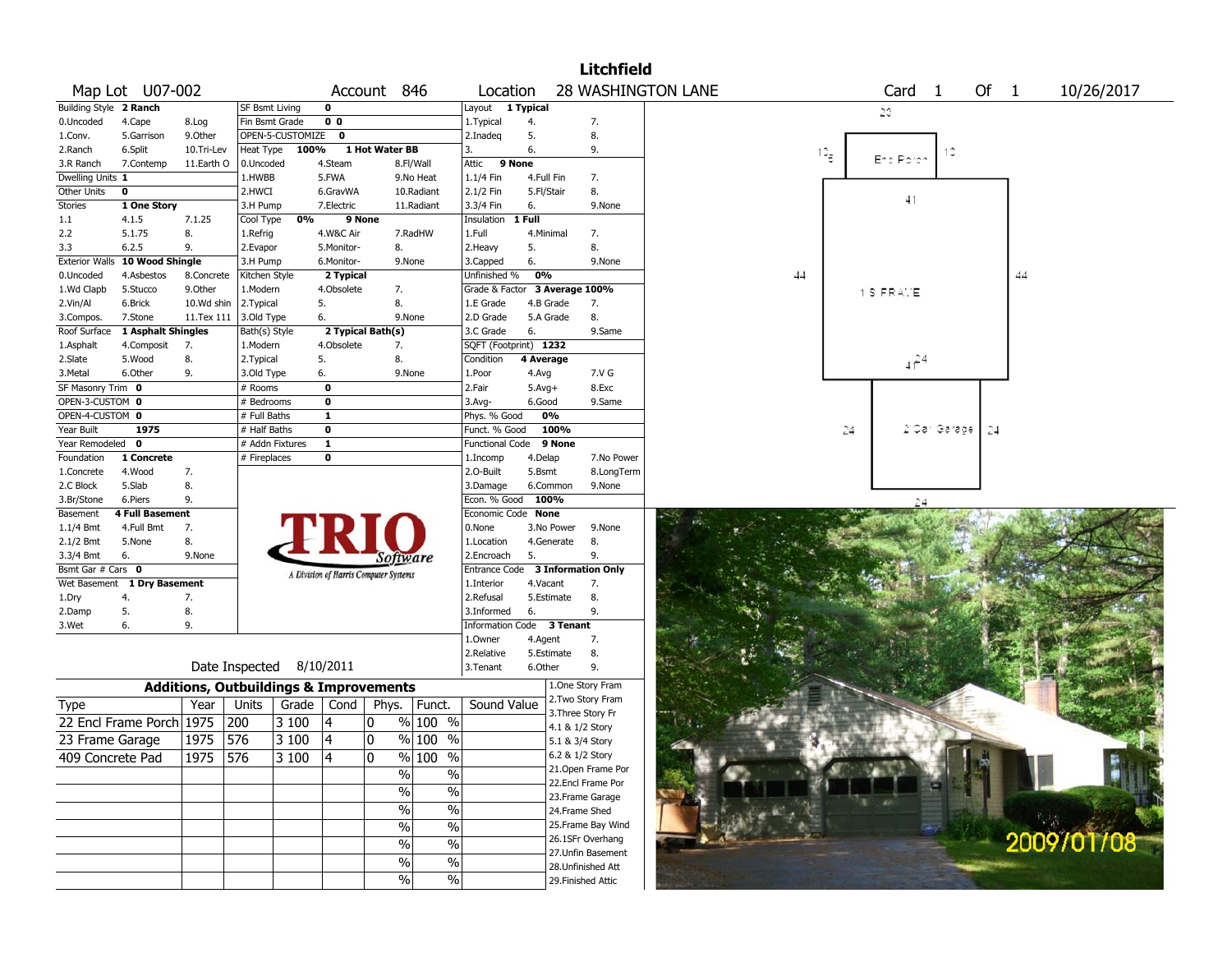|                          | Map Lot U07-003                                             | Account 824 | Location                     |                               | 51 WASHINGTON LANE        |                                    |             |            | Card <sub>1</sub>        | Of 1          |                                | 10/26/2017                            |
|--------------------------|-------------------------------------------------------------|-------------|------------------------------|-------------------------------|---------------------------|------------------------------------|-------------|------------|--------------------------|---------------|--------------------------------|---------------------------------------|
| MASON, KAREN E.          |                                                             |             |                              | <b>Property Data</b>          |                           |                                    |             |            | <b>Assessment Record</b> |               |                                |                                       |
|                          |                                                             |             |                              | Neighborhood 14 Pleasant Pond |                           | Year                               | Land        |            | <b>Buildings</b>         |               | Exempt                         | <b>Total</b>                          |
|                          |                                                             |             |                              |                               |                           | 2004                               |             | 46,700     |                          | 46,790        | 9,750                          | 83,740                                |
|                          | <b>457 EAST MAIN STREET</b>                                 |             | Tree Growth Year             | $\mathbf 0$                   |                           | 2005                               |             | 63,500     |                          | 37,866        | 13,000                         | 88,366                                |
|                          | YARMOUTH ME 04049                                           |             | X Coordinate<br>Y Coordinate |                               | $\bf{0}$<br>$\mathbf 0$   | 2006                               |             | 90,440     |                          | 174,648       | 13,000                         | 252,088                               |
| Previous Owner           | B10423P105 B10423P107 B11106P118 B12136P308                 |             | Zone/Land Use                | <b>11 Residential</b>         |                           |                                    |             |            |                          |               |                                |                                       |
| WALTERS, BETH A.         |                                                             |             |                              |                               |                           | 2007                               |             | 90,440     |                          | 174,648       | 13,000                         | 252,088                               |
| DOYLE, MARK C.           |                                                             |             | Secondary Zone               |                               |                           | 2008                               |             | 90,440     |                          | 174,648       | 0                              | 265,088                               |
|                          |                                                             |             |                              |                               |                           | 2009                               |             | 119,440    |                          | 166,949       | 0                              | 286,389                               |
|                          | MELROSE MA 02176 5306                                       |             | Topography 1 Level           |                               |                           | 2010                               |             | 119,440    |                          | 191,786       | 0                              | 311,226                               |
| Previous Owner           | Sale Date: 10/16/2015                                       |             | 1.Level                      | 4.Below St                    | 7.Res Protec              | 2011                               |             | 119,440    |                          | 176,469       | 0                              | 295,909                               |
| <b>CLOUTIER, LARRY B</b> |                                                             |             | 2.Rolling<br>3.Above St      | 5.Low<br>6.Swampy             | 8.<br>9.                  | 2012                               |             | 119,440    |                          | 176,469       | 0                              | 295,909                               |
|                          | C/O: BETH WALTERS OR MARK DOYLE<br><b>5 CHESTNUT STREET</b> |             | Utilities                    | 4 Drilled Well                | <b>6 Septic System</b>    | 2013                               |             | 119,440    |                          | 190,509       | 0                              | 309,949                               |
|                          | MELROSE MA 02176 5306                                       |             |                              |                               |                           | 2014                               |             | 119,440    |                          | 190,295       | 0                              | 309,735                               |
|                          | Sale Date: 7/20/2012                                        |             | 1.Public<br>2.Water          | 4.Dr Well<br>5.Dug Well       | 7.Cesspool<br>8.Lake/Pond | 2015                               |             | 119,440    |                          | 189,871       | 0                              | 309,311                               |
| Previous Owner           |                                                             |             | 3.Sewer                      | 6.Septic                      | 9.None                    | 2016                               |             | 119,440    |                          | 189,656       | 0                              | 309,096                               |
|                          | ROGERS, CARL R. ESTATE OF<br>C/O: SUSAN L. PREW P.R.        |             | <b>Street</b>                | 3 Gravel                      |                           | 2017                               |             | 119,440    |                          | 189,638       | 0                              | 309,078                               |
|                          | <b>28 KINGSBURY STREET</b>                                  |             | 1.Paved                      | 4.Proposed                    | 7.                        |                                    |             |            | <b>Land Data</b>         |               |                                |                                       |
|                          | GARDINER ME 04345                                           |             | 2.Semi Imp<br>3.Gravel       | 5.R/O/W<br>6.                 | 8.<br>9.None              | <b>Front Foot</b>                  |             |            | <b>Effective</b>         |               | <b>Influence</b>               | <b>Influence</b>                      |
|                          | Sale Date: 5/21/2010                                        |             |                              |                               | 0                         |                                    | <b>Type</b> | Frontage   | <b>Depth</b>             | <b>Factor</b> | Code                           | <b>Codes</b>                          |
|                          | Inspection Witnessed By:                                    |             |                              |                               | $\mathbf 0$               | 11.1-100                           | 11          | 100<br>100 | 0                        | 100 %         | $\mathbf 0$                    | 1.Unimproved<br>2. Excess Frtg        |
|                          |                                                             |             |                              |                               |                           | 12.101-200                         | 12          |            | 0                        | 100           | %<br>$\mathbf 0$               |                                       |
| Χ                        |                                                             |             |                              | <b>Sale Data</b>              |                           | $13.201+$                          | 13          | 20         | $\mathbf 0$              | 100           | $\frac{9}{6}$<br>$\mathbf 0$   | 3. Topography                         |
|                          |                                                             | Date        | Sale Date                    |                               | 10/16/2015                | 14.<br>15.                         |             |            |                          |               | %<br>%                         | 4.Size/Shape<br>5.Access              |
|                          |                                                             |             | Price                        |                               | 307,000                   |                                    |             |            |                          |               | %                              | 6.Restriction                         |
| No./Date                 | Description                                                 | Date Insp.  | Sale Type                    | 2 Land & Buildings            |                           |                                    |             |            |                          |               | %                              | 7.Corner Infl                         |
|                          |                                                             |             | 1.Land                       | 4.MFG UNIT                    | 7.                        | <b>Square Foot</b>                 |             |            | <b>Square Feet</b>       |               | %                              | 8.View/Environ<br>9. Fract Share      |
|                          |                                                             |             | 2.L & B<br>3.Building        | 5.Other<br>6.                 | 8.<br>9.                  | 16.Regular Lot<br>17.Secondary Lot |             |            |                          |               | $\frac{9}{6}$                  | <b>Acres</b>                          |
|                          |                                                             |             |                              |                               |                           | 18.Excess Land                     |             |            |                          |               | $\frac{9}{6}$                  | 30. Rear 51-100                       |
|                          |                                                             |             | Financing                    | 9 Unknown                     |                           | 19.Condominium                     |             |            |                          |               | $\frac{9}{6}$                  | 31. Rear 100+<br>32.Tillable/Pastu    |
| Notes:                   |                                                             |             | 1.Convent<br>2.FHA/VA        | 4.Seller<br>5.Private         | 7.<br>8.                  | 20.Miscellaneous                   |             |            |                          |               | $\frac{9}{6}$<br>$\frac{9}{6}$ | 33.Tillable/Pastu                     |
|                          |                                                             |             | 3.Assumed                    | 6.Cash                        | 9.Unknown                 |                                    |             |            |                          |               | $\overline{\frac{9}{6}}$       | 34.Softwood F&O                       |
|                          | 7/2011-listed for sale-palmer r.e.582-0800                  |             | Validity                     | 1 Arms Length Sale            |                           | <b>Fract. Acre</b>                 |             |            | <b>Acreage/Sites</b>     |               |                                | 35. Mixed Wood F&O                    |
|                          | generac emerg.system                                        |             |                              |                               |                           | 21.Baselot                         | 21          |            | 0.73                     | 100 %         | 0                              | 36.Hardwood F&O                       |
|                          |                                                             |             | 1.Valid<br>2.Related         | 4.Split<br>5.Partial          | 7.Renovate<br>8.Other     | 22.(Fract)                         | 44          |            | 1.00                     | 100           | $\frac{9}{6}$<br>$\mathbf 0$   | 37.Softwood TG<br>38. Mixed Wood TG   |
|                          |                                                             |             | 3.Distress                   | 6.Exempt                      | 9.                        | 23.(Fract)<br><b>Acres</b>         |             |            |                          |               | $\frac{9}{6}$                  | 39.Hardwood TG                        |
|                          |                                                             |             |                              |                               |                           | 24.                                |             |            |                          |               | $\frac{9}{6}$                  | 40. Wasteland                         |
|                          |                                                             |             | Verified                     | <b>5 Public Record</b>        |                           | 25.                                |             |            |                          |               | %<br>$\frac{9}{6}$             | 41.                                   |
|                          |                                                             |             | 1.Buyer                      | 4.Agent                       | 7.Family                  | 26. Rear 1-5                       |             |            |                          |               | %                              | 42. Mobile Home Si                    |
|                          |                                                             |             | 2.Seller<br>3.Lender         | 5.Pub Rec<br>6.MLS            | 8.Other<br>9.             | 27. Rear 6-10                      |             |            |                          |               |                                | 43.Camp Site                          |
| <b>Litchfield</b>        |                                                             |             |                              |                               |                           | 28. Rear 11-20<br>29. Rear 21-50   |             |            | <b>Total Acreage</b>     | 0.73          |                                | 44.Lot Improvemen<br>45. Access Right |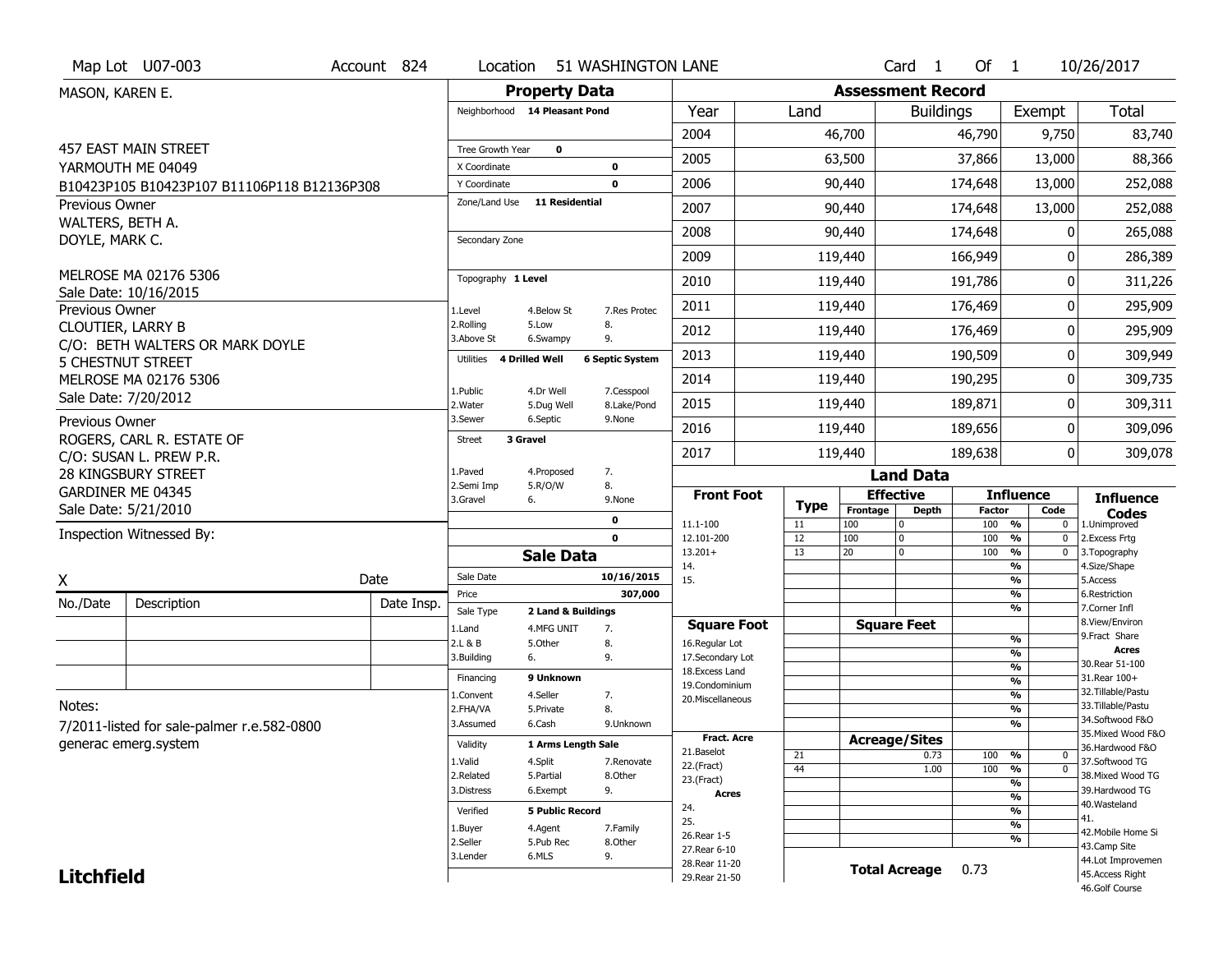|                       |                               |            |                                                   |                  |                                       |                  |                     |                        |            |                        | <b>Litchfield</b>                  |                    |    |           |           |      |              |      |            |            |  |
|-----------------------|-------------------------------|------------|---------------------------------------------------|------------------|---------------------------------------|------------------|---------------------|------------------------|------------|------------------------|------------------------------------|--------------------|----|-----------|-----------|------|--------------|------|------------|------------|--|
|                       | Map Lot U07-003               |            |                                                   |                  |                                       | Account 824      |                     | Location               |            |                        |                                    | 51 WASHINGTON LANE |    |           |           | Card | $\mathbf{1}$ | Of 1 |            | 10/26/2017 |  |
|                       | Building Style 1 Conventional |            | <b>SF Bsmt Living</b>                             |                  | $\mathbf 0$                           |                  |                     | Layout                 | 1 Typical  |                        |                                    |                    |    |           |           |      |              |      |            |            |  |
| 0.Uncoded             | 4.Cape                        | 8.Log      | Fin Bsmt Grade                                    |                  | 0 <sub>0</sub>                        |                  |                     | 1. Typical             | 4.         |                        | 7.                                 |                    |    |           |           |      | 17           |      |            |            |  |
| 1.Conv.               | 5.Garrison                    | 9.Other    |                                                   | OPEN-5-CUSTOMIZE | $\mathbf 0$                           |                  |                     | 2.Inadeq               | 5.         |                        | 8.                                 |                    |    |           |           |      |              |      |            |            |  |
| 2.Ranch               | 6.Split                       | 10.Tri-Lev | Heat Type                                         | 100%             |                                       | 1 Hot Water BB   |                     | 3.                     | 6.         |                        | 9.                                 |                    |    |           |           | εą   |              |      | ê          |            |  |
| 3.R Ranch             | 7.Contemp                     | 11.Earth O | 0.Uncoded                                         |                  | 4.Steam                               |                  | 8.Fl/Wall           | Attic                  | 9 None     |                        |                                    |                    |    | 19        |           |      | Wo Dk        |      |            |            |  |
| Dwelling Units 1      |                               |            | 1.HWBB                                            |                  | 5.FWA                                 |                  | 9.No Heat           | 1.1/4 Fin              |            | 4.Full Fin             | 7.                                 |                    |    |           |           |      |              |      |            |            |  |
| Other Units           | 0                             |            | 2.HWCI                                            |                  | 6.GravWA                              |                  | 10.Radiant          | 2.1/2 Fin              | 5.Fl/Stair |                        | 8.                                 |                    |    |           |           |      | 17           |      |            |            |  |
| <b>Stories</b>        | 2 Two Story                   |            | 3.H Pump                                          |                  | 7.Electric                            |                  | 11.Radiant          | 3.3/4 Fin              | 6.         |                        | 9.None                             |                    |    |           |           |      |              |      |            |            |  |
| $1.1\,$               | 4.1.5                         | 7.1.25     | Cool Type                                         | 0%               |                                       | 9 None           |                     | Insulation             | 1 Full     |                        |                                    |                    |    |           |           |      |              |      |            |            |  |
| 2.2                   | 5.1.75                        | 8.         | 1.Refrig                                          |                  | 4.W&C Air                             |                  | 7.RadHW             | 1.Full                 |            | 4.Minimal              | 7.                                 |                    |    |           | 21        |      |              | 21   |            |            |  |
| 3.3                   | 6.2.5                         | 9.         | 2.Evapor                                          |                  | 5.Monitor-                            | 8.               |                     | 2. Heavy               | 5.         |                        | 8.                                 |                    |    |           |           |      |              |      |            |            |  |
| <b>Exterior Walls</b> | 2 Vinyl/Aluminum              |            | 3.H Pump                                          |                  | 6.Monitor-                            |                  | 9.None              | 3.Capped               | 6.         |                        | 9.None                             |                    |    |           |           |      |              |      |            |            |  |
| 0.Uncoded             | 4.Asbestos                    | 8.Concrete | Kitchen Style                                     |                  | 1 Modern                              |                  |                     | Unfinished %           | 0%         |                        |                                    |                    |    |           |           |      | 15           |      |            |            |  |
| 1.Wd Clapb            | 5.Stucco                      | 9.Other    | 1.Modern                                          |                  | 4.Obsolete                            | 7.               |                     | Grade & Factor         |            | 4 Good 100%            |                                    |                    |    |           |           |      |              |      |            |            |  |
| 2.Vin/Al              | 6.Brick                       | 10.Wd shin | 2.Typical                                         |                  | 5.                                    | 8.               |                     | 1.E Grade              |            | 4.B Grade              | 7.                                 |                    |    |           |           |      |              |      |            |            |  |
| 3.Compos.             | 7.Stone                       | 11.Tex 111 | 3.Old Type                                        |                  | 6.                                    |                  | 9.None              | 2.D Grade              |            | 5.A Grade              | 8.                                 |                    | 60 |           |           |      |              |      |            |            |  |
| Roof Surface          | 3 Sheet Metal                 |            | Bath(s) Style                                     |                  |                                       | 1 Modern Bath(s) |                     | 3.C Grade              | 6.         |                        | 9.Same                             |                    |    |           | $\hat{z}$ |      |              |      |            |            |  |
| 1.Asphalt             | 4.Composit                    | 7.         | 1.Modern                                          |                  | 4.Obsolete                            | 7.               |                     | SQFT (Footprint) 1158  |            |                        |                                    |                    |    |           |           |      | ian doj      |      |            |            |  |
| 2.Slate               | 5.Wood                        | 8.         | 2.Typical                                         |                  | 5.                                    | 8.               |                     | Condition              |            | <b>5 Above Average</b> |                                    |                    |    |           |           |      |              |      |            |            |  |
| 3.Metal               | 6.Other                       | 9.         | 3.Old Type                                        |                  | 6.                                    |                  | 9.None              | 1.Poor                 | 4.Avg      |                        | 7.V G                              |                    |    |           |           |      |              |      |            |            |  |
| SF Masonry Trim 0     |                               |            | # Rooms                                           |                  | 6                                     |                  |                     | 2.Fair                 | $5.Avg+$   |                        | 8.Exc                              |                    |    | 1 S FRAME |           |      |              |      |            |            |  |
| OPEN-3-CUSTOM 0       |                               |            | # Bedrooms                                        |                  | 3                                     |                  |                     | 3.Avg-                 | 6.Good     |                        | 9.Same                             |                    |    |           |           |      |              |      |            |            |  |
| OPEN-4-CUSTOM 0       |                               |            | # Full Baths                                      |                  | $\mathbf{2}$                          |                  |                     | Phys. % Good           |            | 0%                     |                                    |                    |    |           |           |      |              |      |            |            |  |
| Year Built            | 1924                          |            | # Half Baths                                      |                  | $\mathbf 0$                           |                  |                     | Funct. % Good          |            | 100%                   |                                    |                    |    |           | 24        |      |              |      |            |            |  |
| Year Remodeled 2010   |                               |            |                                                   | # Addn Fixtures  | 3                                     |                  |                     | <b>Functional Code</b> |            | 9 None                 |                                    |                    |    |           |           |      |              |      |            |            |  |
| Foundation            | <b>5 Concrete Slab</b>        |            | # Fireplaces                                      |                  | $\mathbf{1}$                          |                  |                     | 1.Incomp               | 4.Delap    |                        | 7.No Power                         |                    |    |           |           |      |              |      |            |            |  |
| 1.Concrete            | 4.Wood                        | 7.         |                                                   |                  |                                       |                  |                     | 2.O-Built              | 5.Bsmt     |                        | 8.LongTerm                         |                    |    | 21        |           |      |              |      |            |            |  |
| 2.C Block             | 5.Slab                        | 8.         |                                                   |                  |                                       |                  |                     | 3.Damage               |            | 6.Common               | 9.None                             |                    |    |           |           |      |              |      |            |            |  |
| 3.Br/Stone            | 6.Piers                       | 9.         |                                                   |                  |                                       |                  |                     | Econ. % Good           |            | 100%                   |                                    |                    |    |           |           |      |              |      |            |            |  |
| Basement              | 9 No Basement                 |            |                                                   |                  |                                       |                  |                     | Economic Code None     |            |                        |                                    |                    |    |           |           |      |              |      |            |            |  |
| 1.1/4 Bmt             | 4.Full Bmt                    | 7.         |                                                   |                  |                                       |                  |                     | 0.None                 |            | 3.No Power             | 9.None                             |                    |    |           |           |      |              |      |            |            |  |
| 2.1/2 Bmt             | 5.None                        | 8.         |                                                   |                  |                                       |                  |                     | 1.Location             |            | 4.Generate             | 8.                                 |                    |    |           |           |      |              |      |            |            |  |
| 3.3/4 Bmt             | 6.                            | 9.None     |                                                   |                  |                                       | Software         |                     | 2.Encroach             | 5.         |                        | 9.                                 |                    |    |           |           |      |              |      |            |            |  |
| Bsmt Gar # Cars 0     |                               |            |                                                   |                  | A Division of Harris Computer Systems |                  |                     | <b>Entrance Code</b>   |            | <b>5 Estimated</b>     |                                    |                    |    |           |           |      |              |      |            |            |  |
| Wet Basement          | 9 No Basement                 |            |                                                   |                  |                                       |                  |                     | 1.Interior             | 4.Vacant   |                        | 7.                                 |                    |    |           |           |      |              |      |            |            |  |
| 1.Dry                 | 4.                            | 7.         |                                                   |                  |                                       |                  |                     | 2.Refusal              |            | 5.Estimate             | 8.                                 |                    |    |           |           |      |              |      |            |            |  |
| 2.Damp                | 5.                            | 8.         |                                                   |                  |                                       |                  |                     | 3.Informed             | 6.         |                        | 9.                                 |                    |    |           |           |      |              |      |            |            |  |
| 3.Wet                 | 6.                            | 9.         |                                                   |                  |                                       |                  |                     |                        |            |                        | Information Code 5 Est by Assessor |                    |    |           |           |      |              |      |            |            |  |
|                       |                               |            |                                                   |                  |                                       |                  |                     | 1.0wner                | 4.Agent    |                        | 7.                                 |                    |    |           |           |      |              |      |            |            |  |
|                       |                               |            |                                                   |                  |                                       |                  |                     | 2.Relative             |            | 5.Estimate             | 8.                                 |                    |    |           |           |      |              |      |            |            |  |
|                       |                               |            | Date Inspected                                    |                  |                                       |                  |                     | 3.Tenant               | 6.Other    |                        | 9.                                 |                    |    |           |           |      |              |      |            |            |  |
|                       |                               |            | <b>Additions, Outbuildings &amp; Improvements</b> |                  |                                       |                  |                     |                        |            |                        | 1.One Story Fram                   |                    |    |           |           |      |              |      |            |            |  |
| Type                  |                               | Year       | Units                                             | Grade            | Cond                                  | Phys.            | Funct.              | Sound Value            |            |                        | 2. Two Story Fram                  |                    |    |           |           |      |              |      |            |            |  |
| 68 Wood Deck/s        |                               | 2010       | 102                                               | 4 100            | 16                                    | 10               | $%100$ %            |                        |            |                        | 3. Three Story Fr                  |                    | 世  |           |           |      |              |      |            |            |  |
| 23 Frame Garage       |                               | 10         | 240                                               | 3 100            | 4                                     | 10               | $\frac{9}{6}$ 100 % |                        |            |                        | 4.1 & 1/2 Story<br>5.1 & 3/4 Story |                    |    |           |           |      |              |      |            |            |  |
|                       | 2 Two Story Frame             | 2004 378   |                                                   | $3100$ 6         |                                       | 0                | $\frac{9}{6}$ 100 % |                        |            |                        | 6.2 & 1/2 Story                    |                    |    |           |           |      |              |      |            |            |  |
| 409 Concrete Pad      |                               | 2004 528   |                                                   | 3 100            | 5                                     | 10               | % 100 %             |                        |            |                        | 21. Open Frame Por                 |                    |    |           |           | \$   |              |      |            |            |  |
| 409 Concrete Pad      |                               | 0          | 240                                               | 3 100            | 4                                     | 10               | % 100 %             |                        |            |                        | 22.Encl Frame Por                  |                    |    | \$        |           |      |              |      |            |            |  |
| 65 Sm Barn/w/loft     |                               | 2010       | 780                                               | 3 100            | 4                                     | 10               | % 100 %             |                        |            |                        | 23. Frame Garage<br>24.Frame Shed  |                    |    |           |           |      |              |      |            |            |  |
|                       |                               |            |                                                   |                  |                                       | 10               | % 100 %             |                        |            |                        | 25. Frame Bay Wind                 |                    |    |           |           |      |              |      |            |            |  |
| 409 Concrete Pad      |                               | 2010       | 780                                               | $ 3100\rangle$   | 4                                     |                  |                     |                        |            |                        | 26.1SFr Overhang                   |                    |    |           |           |      |              |      |            |            |  |
|                       |                               |            |                                                   |                  |                                       | %                | $\%$                |                        |            |                        | 27.Unfin Basement                  |                    |    |           |           |      |              |      | 2009/01/08 |            |  |
|                       |                               |            |                                                   |                  |                                       | $\%$             | $\%$                |                        |            |                        | 28. Unfinished Att                 |                    |    |           |           |      |              |      |            |            |  |
|                       |                               |            |                                                   |                  |                                       | %                | $\sqrt{6}$          |                        |            |                        | 29. Finished Attic                 |                    |    |           |           |      |              |      |            |            |  |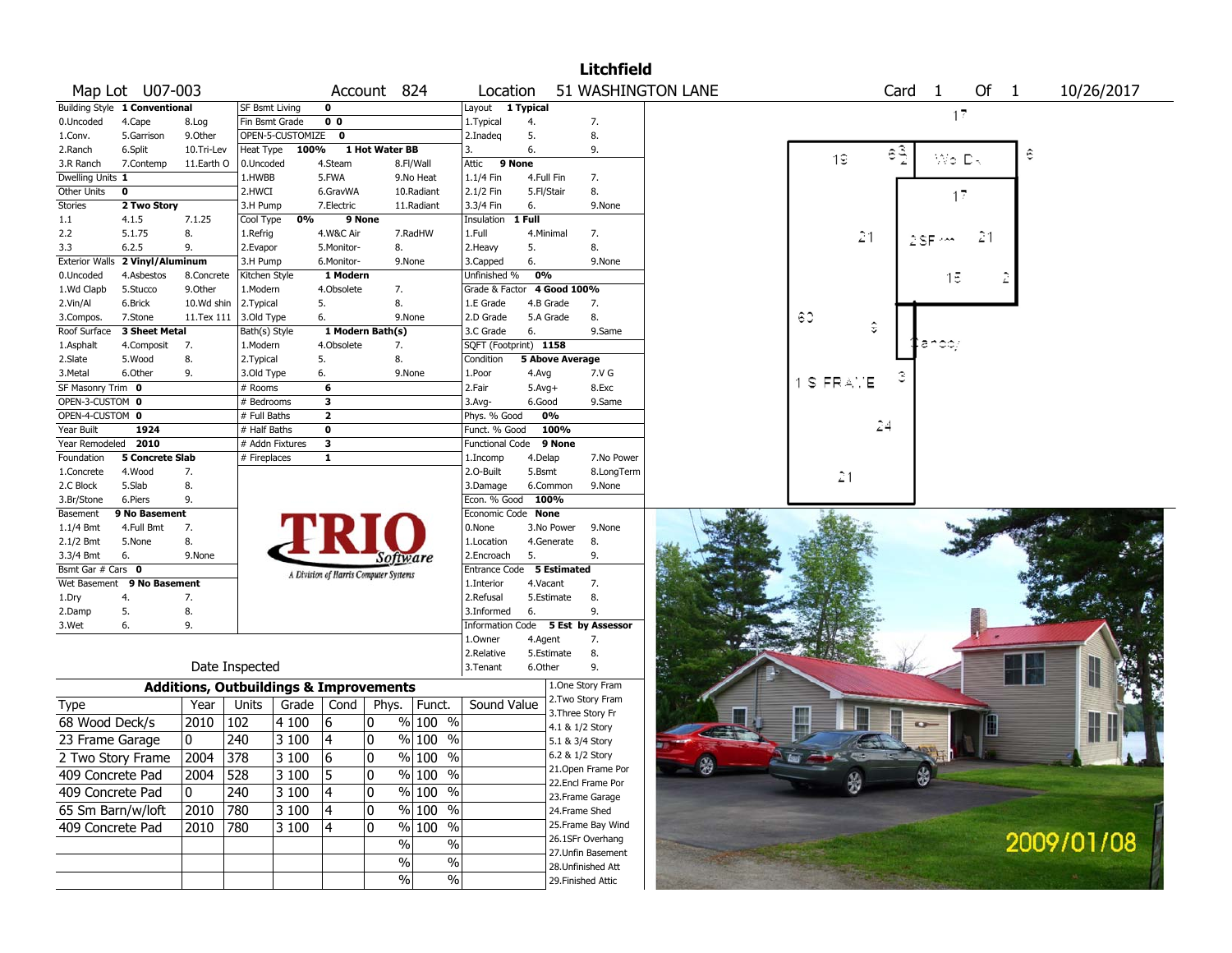|                                | Map Lot U07-004                             | Account 1622 | Location                      |                               | 55 WASHINGTON LANE        |                                      |             |                          | Card <sub>1</sub>    | Of $1$        |                                            | 10/26/2017                            |
|--------------------------------|---------------------------------------------|--------------|-------------------------------|-------------------------------|---------------------------|--------------------------------------|-------------|--------------------------|----------------------|---------------|--------------------------------------------|---------------------------------------|
| BLYTHE, MARK H                 |                                             |              |                               | <b>Property Data</b>          |                           |                                      |             | <b>Assessment Record</b> |                      |               |                                            |                                       |
| BLYTHE, JANET C                |                                             |              |                               | Neighborhood 14 Pleasant Pond |                           | Year                                 | Land        |                          | <b>Buildings</b>     |               | Exempt                                     | <b>Total</b>                          |
|                                | 55 WASHINGTON LANE                          |              |                               |                               |                           | 2004                                 |             | 43,900                   |                      | 72,560        | 9,750                                      | 106,710                               |
|                                |                                             |              | Tree Growth Year              | $\mathbf 0$                   |                           | 2005                                 |             | 60,500                   |                      | 100,587       | 13,000                                     | 148,087                               |
|                                | LITCHFIELD ME 04350                         |              | X Coordinate                  |                               | 0                         |                                      |             |                          |                      |               |                                            |                                       |
|                                | B10405P68 B10405P88 B1452P62                |              | Y Coordinate<br>Zone/Land Use | <b>11 Residential</b>         | $\mathbf 0$               | 2006                                 |             | 81,000                   |                      | 115,314       | 13,000                                     | 183,314                               |
| Previous Owner<br>SMITH, CAROL |                                             |              |                               |                               |                           | 2007                                 |             | 81,000                   |                      | 115,242       | 13,000                                     | 183,242                               |
|                                | 55 WASHINGTON LANE                          |              | Secondary Zone                |                               |                           | 2008                                 |             | 81,000                   |                      | 114,014       | 12,350                                     | 182,664                               |
|                                |                                             |              |                               |                               |                           | 2009                                 |             | 108,500                  |                      | 153,673       | 9,500                                      | 252,673                               |
|                                | LITCHFIELD ME 04350<br>Sale Date: 5/03/2010 |              | Topography 1 Level            |                               |                           | 2010                                 |             | 112,980                  |                      | 111,665       | ŋ                                          | 224,645                               |
|                                |                                             |              | 1.Level                       | 4.Below St                    | 7.Res Protec              | 2011                                 |             | 112,980                  |                      | 93,070        |                                            | 206,050                               |
|                                |                                             |              | 2.Rolling<br>3.Above St       | 5.Low<br>6.Swampy             | 8.<br>9.                  | 2012                                 |             | 112,980                  |                      | 93,070        | 10,000                                     | 196,050                               |
|                                |                                             |              | Utilities                     | <b>4 Drilled Well</b>         | <b>6 Septic System</b>    | 2013                                 |             | 112,980                  |                      | 92,999        | 10,000                                     | 195,979                               |
|                                |                                             |              |                               |                               |                           | 2014                                 |             | 112,980                  |                      | 91,697        | 10,000                                     | 194,677                               |
|                                |                                             |              | 1.Public<br>2. Water          | 4.Dr Well<br>5.Dug Well       | 7.Cesspool<br>8.Lake/Pond | 2015                                 |             | 112,980                  |                      | 91,627        | 10,000                                     | 194,607                               |
|                                |                                             |              | 3.Sewer                       | 6.Septic                      | 9.None                    | 2016                                 |             | 112,980                  |                      | 90,254        | 15,000                                     | 188,234                               |
|                                |                                             |              | <b>Street</b>                 | 3 Gravel                      |                           | 2017                                 |             | 112,980                  |                      | 90,184        | 20,000                                     | 183,164                               |
|                                |                                             |              | 1.Paved                       | 4.Proposed                    | 7.                        |                                      |             |                          | <b>Land Data</b>     |               |                                            |                                       |
|                                |                                             |              |                               |                               |                           |                                      |             |                          |                      |               |                                            |                                       |
|                                |                                             |              | 2.Semi Imp<br>3.Gravel        | 5.R/O/W<br>6.                 | 8.<br>9.None              | <b>Front Foot</b>                    |             |                          | <b>Effective</b>     |               | <b>Influence</b>                           | <b>Influence</b>                      |
|                                |                                             |              |                               |                               | 0                         |                                      | <b>Type</b> | Frontage                 | Depth<br>$\mathbf 0$ | <b>Factor</b> | Code                                       | <b>Codes</b>                          |
|                                | Inspection Witnessed By:                    |              |                               |                               | $\mathbf 0$               | 11.1-100<br>12.101-200               | 11<br>12    | 100<br>100               | 0                    | 100<br>100    | %<br>$\bf{0}$<br>$\frac{9}{6}$<br>$\bf{0}$ | 1.Unimproved<br>2. Excess Frtg        |
|                                |                                             |              |                               | <b>Sale Data</b>              |                           | $13.201+$                            |             |                          |                      |               | %                                          | 3. Topography                         |
| X                              |                                             | Date         | Sale Date                     |                               | 5/03/2010                 | 14.<br>15.                           |             |                          |                      |               | %<br>%                                     | 4.Size/Shape<br>5.Access              |
|                                |                                             |              | Price                         |                               | 250,000                   |                                      |             |                          |                      |               | %                                          | 6.Restriction                         |
| No./Date                       | Description                                 | Date Insp.   | Sale Type                     | 2 Land & Buildings            |                           |                                      |             |                          |                      |               | %                                          | 7.Corner Infl<br>8.View/Environ       |
|                                |                                             |              | 1.Land<br>2.L & B             | 4.MFG UNIT<br>5.Other         | 7.<br>8.                  | <b>Square Foot</b><br>16.Regular Lot |             |                          | <b>Square Feet</b>   |               | $\frac{9}{6}$                              | 9. Fract Share                        |
|                                |                                             |              | 3.Building                    | 6.                            | 9.                        | 17.Secondary Lot                     |             |                          |                      |               | %                                          | <b>Acres</b>                          |
|                                |                                             |              | Financing                     | 9 Unknown                     |                           | 18. Excess Land                      |             |                          |                      |               | $\frac{9}{6}$                              | 30. Rear 51-100<br>31.Rear 100+       |
|                                |                                             |              | 1.Convent                     | 4.Seller                      | 7.                        | 19.Condominium<br>20.Miscellaneous   |             |                          |                      |               | $\frac{9}{6}$<br>$\frac{9}{6}$             | 32. Tillable/Pastu                    |
| Notes:                         |                                             |              | 2.FHA/VA                      | 5.Private                     | 8.                        |                                      |             |                          |                      |               | $\frac{9}{6}$                              | 33. Tillable/Pastu                    |
|                                | 6/13/11-PERMIT #11-042-FINISH 2ND LEVEL     |              | 3.Assumed                     | 6.Cash                        | 9.Unknown                 |                                      |             |                          |                      |               | $\frac{9}{6}$                              | 34.Softwood F&O                       |
|                                |                                             |              | Validity                      | 1 Arms Length Sale            |                           | <b>Fract. Acre</b>                   |             |                          | <b>Acreage/Sites</b> |               |                                            | 35. Mixed Wood F&O<br>36.Hardwood F&O |
|                                |                                             |              | 1.Valid                       | 4.Split                       | 7.Renovate                | 21.Baselot                           | 21          |                          | 0.66                 | 100           | %<br>0                                     | 37.Softwood TG                        |
|                                |                                             |              | 2.Related                     | 5.Partial                     | 8.Other                   | 22.(Fract)<br>23.(Fract)             | 44          |                          | 1.00                 | 100           | $\overline{0}$<br>%                        | 38. Mixed Wood TG                     |
|                                |                                             |              | 3.Distress                    | 6.Exempt                      | 9.                        | <b>Acres</b>                         |             |                          |                      |               | %<br>%                                     | 39.Hardwood TG                        |
|                                |                                             |              | Verified                      | <b>5 Public Record</b>        |                           | 24.                                  |             |                          |                      |               | %                                          | 40. Wasteland                         |
|                                |                                             |              | 1.Buyer                       | 4.Agent                       | 7.Family                  | 25.                                  |             |                          |                      |               | %                                          | 41.<br>42. Mobile Home Si             |
|                                |                                             |              | 2.Seller                      | 5.Pub Rec                     | 8.Other                   | 26. Rear 1-5<br>27. Rear 6-10        |             |                          |                      |               | %                                          | 43.Camp Site                          |
| <b>Litchfield</b>              |                                             |              | 3.Lender                      | 6.MLS                         | 9.                        | 28. Rear 11-20                       |             |                          | <b>Total Acreage</b> | 0.66          |                                            | 44.Lot Improvemen<br>45.Access Right  |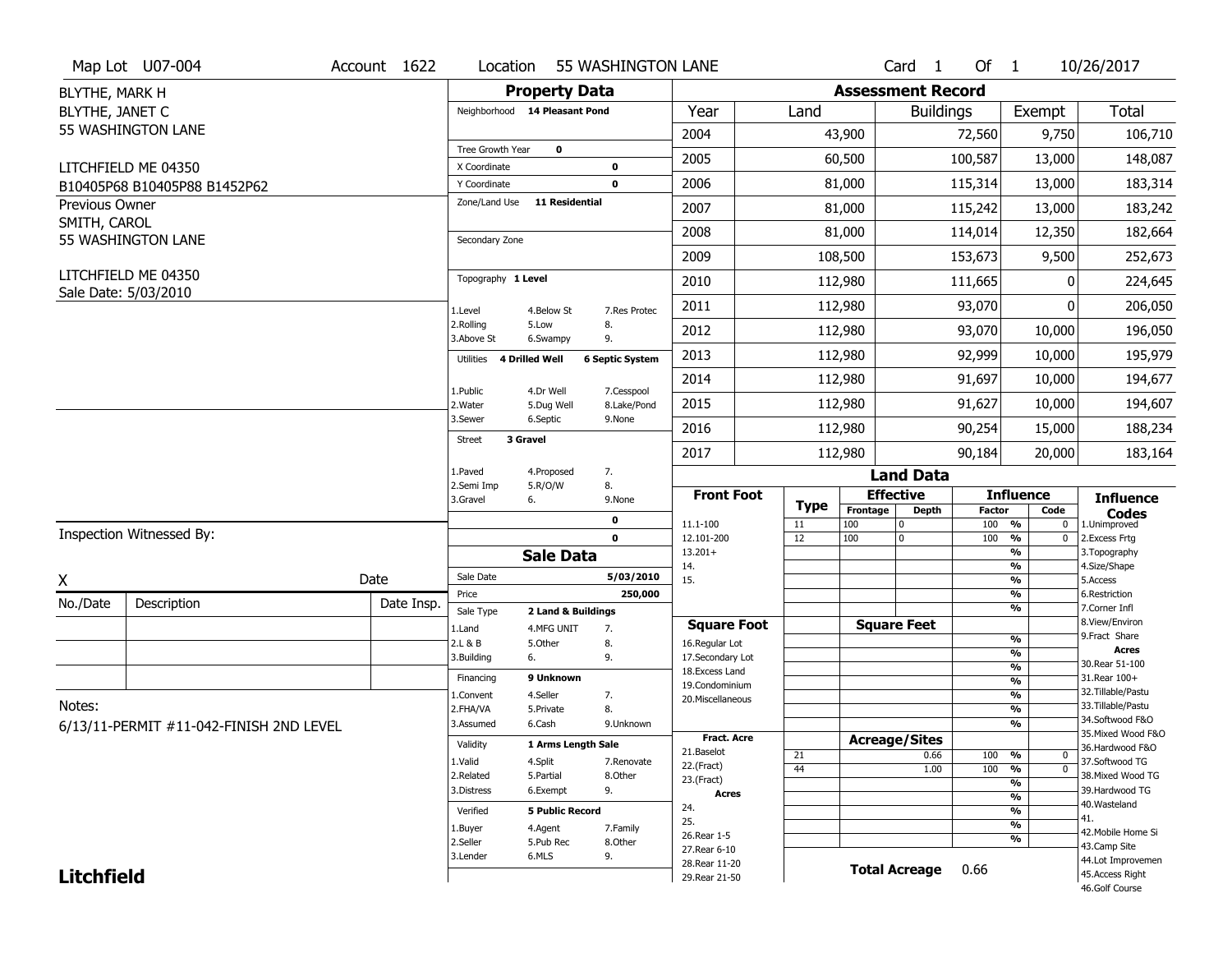|                       |                             |                                                   |                           |                  |                         |                                       |                          |                                    |            |                 | <b>Litchfield</b>                   |                    |    |    |                      |    |      |            |  |
|-----------------------|-----------------------------|---------------------------------------------------|---------------------------|------------------|-------------------------|---------------------------------------|--------------------------|------------------------------------|------------|-----------------|-------------------------------------|--------------------|----|----|----------------------|----|------|------------|--|
|                       | Map Lot U07-004             |                                                   |                           |                  |                         | Account 1622                          |                          | Location                           |            |                 |                                     | 55 WASHINGTON LANE |    |    | Card<br>$\mathbf{1}$ |    | Of 1 | 10/26/2017 |  |
|                       | Building Style 4 Cape Cod   |                                                   | SF Bsmt Living            |                  | 0                       |                                       |                          | Layout                             | 1 Typical  |                 |                                     |                    |    |    |                      |    |      |            |  |
| 0.Uncoded             | 4.Cape                      | 8.Log                                             | Fin Bsmt Grade            |                  | 0 <sub>0</sub>          |                                       |                          | 1. Typical                         | 4.         |                 | 7.                                  |                    |    |    | 36                   |    |      |            |  |
| 1.Conv.               | 5.Garrison                  | 9.0ther                                           |                           | OPEN-5-CUSTOMIZE | $\mathbf 0$             |                                       |                          | 2.Inadeg                           | 5.         |                 | 8.                                  |                    |    |    |                      |    |      |            |  |
| 2.Ranch               | 6.Split                     | 10.Tri-Lev                                        | Heat Type                 | 100%             |                         | 1 Hot Water BB                        |                          | 3.                                 | 6.         |                 | 9.                                  |                    |    |    |                      |    |      |            |  |
| 3.R Ranch             | 7.Contemp                   | 11.Earth O                                        | 0.Uncoded                 |                  | 4.Steam                 |                                       | 8.Fl/Wall                | Attic                              | 9 None     |                 |                                     |                    |    |    |                      |    |      |            |  |
| Dwelling Units 1      |                             |                                                   | 1.HWBB                    |                  | 5.FWA                   |                                       | 9.No Heat                | 1.1/4 Fin                          | 4.Full Fin |                 | 7.                                  |                    |    |    |                      |    |      |            |  |
| Other Units           | 0                           |                                                   | 2.HWCI                    |                  | 6.GravWA                |                                       | 10.Radiant               | 2.1/2 Fin                          | 5.Fl/Stair |                 | 8.                                  |                    |    |    |                      |    | ε    | ε          |  |
| Stories               | 4 One & 1/2 Story           |                                                   | 3.H Pump                  |                  | 7.Electric              |                                       | 11.Radiant               | 3.3/4 Fin                          | 6.         |                 | 9.None                              |                    |    |    |                      |    |      |            |  |
| $1.1\,$               | 4.1.5                       | 7.1.25                                            | Cool Type                 | 0%               |                         | 9 None                                |                          | Insulation 1 Full                  |            |                 |                                     |                    |    |    |                      |    |      |            |  |
| 2.2                   | 5.1.75                      | 8.                                                | 1.Refrig                  |                  | 4.W&C Air               |                                       | 7.RadHW                  | 1.Full                             |            | 4.Minimal       | 7.                                  |                    |    |    |                      |    |      |            |  |
| 3.3                   | 6.2.5                       | 9.                                                | 2.Evapor                  |                  | 5.Monitor-              | 8.                                    |                          | 2.Heavy                            | 5.         |                 | 8.                                  |                    |    |    |                      |    |      |            |  |
| <b>Exterior Walls</b> | 10 Wood Shingle             |                                                   | 3.H Pump                  |                  | 6.Monitor-              | 9.None                                |                          | 3.Capped                           | 6.         |                 | 9.None                              |                    |    |    |                      |    |      |            |  |
| 0.Uncoded             | 4.Asbestos                  | 8.Concrete                                        | Kitchen Style             |                  | 1 Modern                |                                       |                          | Unfinished %                       | 0%         |                 |                                     |                    | 39 |    |                      | 39 |      |            |  |
| 1.Wd Clapb            | 5.Stucco                    | 9.Other                                           | 1.Modern                  |                  | 4.Obsolete              | 7.                                    |                          | Grade & Factor 3 Average 100%      |            |                 |                                     |                    |    |    |                      |    |      |            |  |
| 2.Vin/Al              | 6.Brick                     | 10.Wd shin                                        | 2.Typical                 |                  | 5.                      | 8.                                    |                          | 1.E Grade                          |            | 4.B Grade       | 7.                                  |                    |    |    |                      |    |      |            |  |
| 3.Compos.             | 7.Stone                     | 11.Tex 111                                        | 3.Old Type                |                  | 6.                      | 9.None                                |                          | 2.D Grade                          |            | 5.A Grade       | 8.                                  |                    |    |    |                      |    |      |            |  |
| Roof Surface          | 1 Asphalt Shingles          |                                                   | Bath(s) Style<br>1.Modern |                  | 4.Obsolete              | 1 Modern Bath(s)                      |                          | 3.C Grade<br>SQFT (Footprint) 1404 | 6.         |                 | 9.Same                              |                    |    |    |                      |    |      |            |  |
| 1.Asphalt<br>2.Slate  | 4.Composit<br>5.Wood        | 7.<br>8.                                          | 2. Typical                |                  | 5.                      | 7.<br>8.                              |                          | Condition                          | 4 Average  |                 |                                     |                    |    |    |                      |    |      |            |  |
| 3.Metal               | 6.Other                     | 9.                                                | 3.Old Type                |                  | 6.                      | 9.None                                |                          | 1.Poor                             | 4.Avg      |                 | 7.V G                               |                    |    |    |                      |    |      |            |  |
| SF Masonry Trim 0     |                             |                                                   | # Rooms                   |                  | 5                       |                                       |                          | 2.Fair                             | $5.Avg+$   |                 | 8.Exc                               |                    |    |    |                      |    |      |            |  |
| OPEN-3-CUSTOM 0       |                             |                                                   | # Bedrooms                |                  | $\overline{\mathbf{3}}$ |                                       |                          | 3.Avg-                             | 6.Good     |                 | 9.Same                              |                    |    | 36 |                      |    |      |            |  |
| OPEN-4-CUSTOM 0       |                             |                                                   | # Full Baths              |                  | $\overline{2}$          |                                       |                          | Phys. % Good                       |            | 0%              |                                     |                    |    |    |                      |    |      |            |  |
| Year Built            | 1960                        |                                                   | # Half Baths              |                  | 0                       |                                       |                          | Funct. % Good                      |            | 100%            |                                     |                    |    |    |                      |    |      |            |  |
| Year Remodeled        | 2011                        |                                                   | # Addn Fixtures           |                  | $\mathbf{1}$            |                                       |                          | <b>Functional Code</b>             |            | 9 None          |                                     |                    |    | ε  |                      | ε  |      |            |  |
| Foundation            | 1 Concrete                  |                                                   | # Fireplaces              |                  | $\mathbf{1}$            |                                       |                          | 1.Incomp                           | 4.Delap    |                 | 7.No Power                          |                    |    |    |                      |    |      |            |  |
| 1.Concrete            | 4.Wood                      | 7.                                                |                           |                  |                         |                                       |                          | 2.O-Built                          | 5.Bsmt     |                 | 8.LongTerm                          |                    |    |    |                      |    |      |            |  |
| 2.C Block             | 5.Slab                      | 8.                                                |                           |                  |                         |                                       |                          | 3.Damage                           |            | 6.Common        | 9.None                              |                    |    |    |                      |    |      |            |  |
| 3.Br/Stone            | 6.Piers                     | 9.                                                |                           |                  |                         |                                       |                          | Econ. % Good                       |            | 100%            |                                     |                    |    |    | 13                   |    |      |            |  |
| Basement              | 11/4 Basement               |                                                   |                           |                  |                         |                                       |                          | Economic Code None                 |            |                 |                                     |                    |    |    |                      |    |      |            |  |
| 1.1/4 Bmt             | 4.Full Bmt                  | 7.                                                |                           |                  |                         |                                       |                          | 0.None                             |            | 3.No Power      | 9.None                              |                    |    |    |                      |    |      |            |  |
| 2.1/2 Bmt             | 5.None                      | 8.                                                |                           |                  |                         |                                       |                          | 1.Location                         |            | 4.Generate      | 8.                                  |                    |    |    |                      |    |      |            |  |
| 3.3/4 Bmt             | 6.                          | 9.None                                            |                           |                  |                         | Software                              |                          | 2.Encroach                         | 5.         |                 | 9.                                  |                    |    |    |                      |    |      |            |  |
| Bsmt Gar # Cars 0     |                             |                                                   |                           |                  |                         | A Division of Harris Computer Systems |                          | Entrance Code 1 Interior Inspect   |            |                 |                                     |                    |    |    |                      |    |      |            |  |
|                       | Wet Basement 1 Dry Basement |                                                   |                           |                  |                         |                                       |                          | 1.Interior                         | 4.Vacant   |                 | 7.                                  |                    |    |    |                      | 28 |      |            |  |
| 1.Dry                 | 4.                          | 7.                                                |                           |                  |                         |                                       |                          | 2.Refusal                          |            | 5.Estimate      | 8.                                  |                    |    |    |                      |    |      |            |  |
| 2.Damp                | 5.                          | 8.                                                |                           |                  |                         |                                       |                          | 3.Informed                         | 6.         |                 | 9.                                  |                    |    |    |                      |    |      |            |  |
| 3.Wet                 | 6.                          | 9.                                                |                           |                  |                         |                                       |                          | <b>Information Code</b>            |            | $\bf{0}$        |                                     |                    |    |    |                      |    |      |            |  |
|                       |                             |                                                   |                           |                  |                         |                                       |                          | 1.Owner<br>2.Relative              | 4.Agent    | 5.Estimate      | 7.                                  |                    |    |    |                      |    |      |            |  |
|                       |                             |                                                   | Date Inspected            |                  |                         |                                       |                          | 3.Tenant                           | 6.Other    |                 | 8.<br>9.                            |                    |    |    |                      |    |      |            |  |
|                       |                             |                                                   |                           |                  |                         |                                       |                          |                                    |            |                 | 1.One Story Fram                    |                    |    |    |                      |    |      |            |  |
|                       |                             | <b>Additions, Outbuildings &amp; Improvements</b> |                           |                  |                         |                                       |                          | Sound Value                        |            |                 | 2. Two Story Fram                   |                    |    |    |                      |    |      |            |  |
| <b>Type</b>           |                             | Year                                              | Units                     | Grade            | Cond                    | Phys.                                 | Funct.                   |                                    |            |                 | 3. Three Story Fr                   |                    |    |    |                      |    |      |            |  |
| 68 Wood Deck/s        |                             | 10                                                | 80                        | 3 100            | $ 4\rangle$             | 10                                    | $%100$ %                 |                                    |            |                 | 4.1 & 1/2 Story                     |                    |    |    |                      |    |      |            |  |
| 24 Frame Shed         |                             | 0                                                 | 273                       | 3 100            | 2                       | 10                                    | % 100 %                  |                                    |            |                 | 5.1 & 3/4 Story                     |                    |    |    |                      |    |      |            |  |
| 24 Frame Shed         |                             | 0                                                 | $ 160\rangle$             | $2100$ 2         |                         | 0                                     | $\frac{9}{6}$ 100 %      |                                    |            | 6.2 & 1/2 Story |                                     |                    |    |    |                      |    |      |            |  |
| 24 Frame Shed         |                             | 10                                                | 88                        | $\sqrt{2}$ 100   | $\sqrt{2}$              | 10                                    | % 100 %                  |                                    |            |                 | 21.Open Frame Por                   |                    |    |    |                      |    |      |            |  |
| 24 Frame Shed         |                             | 10                                                | 276                       | 3 100            | 2                       | 10                                    | % 100 %                  |                                    |            |                 | 22.Encl Frame Por                   |                    |    |    |                      |    |      |            |  |
| 68 Wood Deck/s        |                             | 10                                                | 32                        | 3 100            | $ 4\rangle$             | 10                                    | % 100 %                  |                                    |            |                 | 23. Frame Garage                    |                    |    |    |                      |    |      |            |  |
|                       |                             |                                                   |                           |                  |                         |                                       |                          |                                    |            |                 | 24.Frame Shed<br>25. Frame Bay Wind |                    |    |    |                      |    |      |            |  |
|                       |                             |                                                   |                           |                  |                         | $\%$                                  | $\%$                     |                                    |            |                 | 26.1SFr Overhang                    |                    |    |    |                      |    |      |            |  |
|                       |                             |                                                   |                           |                  |                         | $\%$                                  | $\frac{0}{6}$            |                                    |            |                 | 27.Unfin Basement                   |                    |    |    |                      |    |      |            |  |
|                       |                             |                                                   |                           |                  |                         | $\%$                                  | $\overline{\frac{0}{0}}$ |                                    |            |                 | 28. Unfinished Att                  |                    |    |    |                      |    |      |            |  |
|                       |                             |                                                   |                           |                  |                         | %                                     | $\frac{1}{2}$            |                                    |            |                 | 29. Finished Attic                  |                    |    |    |                      |    |      |            |  |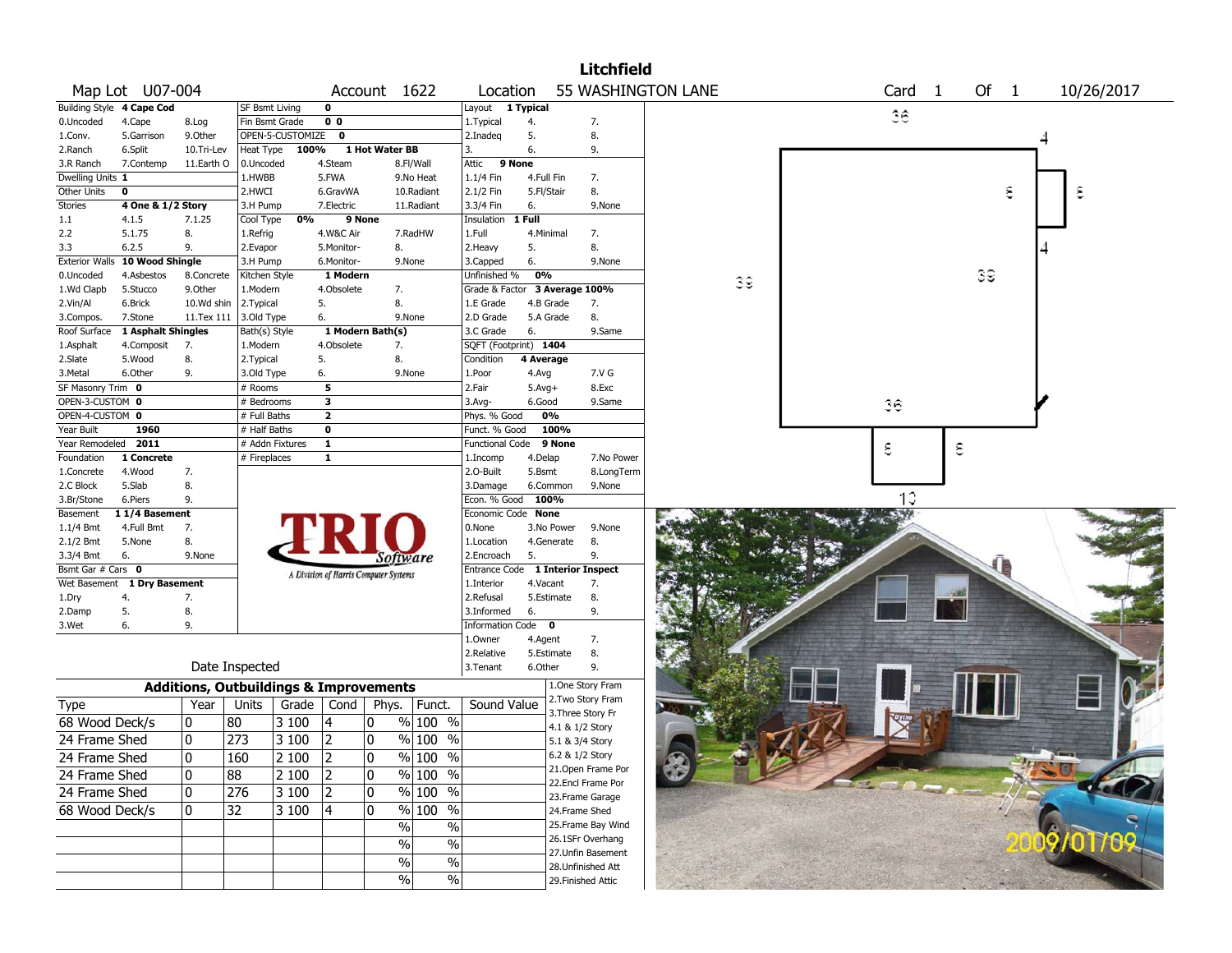|                   | Map Lot U07-005          | Account 1897 | Location                      |                       | <b>61 WASHINGTON LANE</b> |                                    |             |                          | Card <sub>1</sub> | Of 1                 |                                           | 10/26/2017                               |
|-------------------|--------------------------|--------------|-------------------------------|-----------------------|---------------------------|------------------------------------|-------------|--------------------------|-------------------|----------------------|-------------------------------------------|------------------------------------------|
| WILLIS, ROBERT H  |                          |              |                               | <b>Property Data</b>  |                           |                                    |             | <b>Assessment Record</b> |                   |                      |                                           |                                          |
|                   |                          |              | Neighborhood 14 Pleasant Pond |                       |                           | Year                               | Land        |                          | <b>Buildings</b>  |                      | Exempt                                    | <b>Total</b>                             |
|                   | 61 WASHINGTON LANE       |              |                               |                       |                           | 2004                               |             | 42,300                   |                   | 54,000               | 0                                         | 96,300                                   |
|                   |                          |              | Tree Growth Year              | $\mathbf 0$           |                           | 2005                               |             | 60,500                   |                   | 31,447               | 0                                         | 91,947                                   |
|                   | LITCHFIELD ME 04350      |              | X Coordinate<br>Y Coordinate  |                       | $\bf{0}$<br>0             | 2006                               |             | 84,080                   |                   | 59,877               | 0                                         | 143,957                                  |
| B3953P101         |                          |              | Zone/Land Use                 | 11 Residential        |                           |                                    |             |                          |                   |                      |                                           |                                          |
|                   |                          |              |                               |                       |                           | 2007                               |             | 84,080                   |                   | 58,914               | 0                                         | 142,994                                  |
|                   |                          |              | Secondary Zone                |                       |                           | 2008                               |             | 84,080                   |                   | 58,914               | 0                                         | 142,994                                  |
|                   |                          |              |                               |                       |                           | 2009                               |             | 111,580                  |                   | 58,132               | 0                                         | 169,712                                  |
|                   |                          |              | Topography 1 Level            |                       |                           | 2010                               |             | 111,580                  |                   | 57,951               | 0                                         | 169,531                                  |
|                   |                          |              | 1.Level                       | 4.Below St            | 7.Res Protec              | 2011                               |             | 111,580                  |                   | 80,829               | 0                                         | 192,409                                  |
|                   |                          |              | 2.Rolling<br>3.Above St       | 5.Low<br>6.Swampy     | 8.<br>9.                  | 2012                               |             | 111,580                  |                   | 80,829               | 0                                         | 192,409                                  |
|                   |                          |              | Utilities                     | 4 Drilled Well        | <b>6 Septic System</b>    | 2013                               |             | 111,580                  |                   | 87,537               | 0                                         | 199,117                                  |
|                   |                          |              | 1.Public                      | 4.Dr Well             | 7.Cesspool                | 2014                               |             | 111,580                  |                   | 87,537               | 0                                         | 199,117                                  |
|                   |                          |              | 2. Water                      | 5.Dug Well            | 8.Lake/Pond               | 2015                               |             | 111,580                  |                   | 87,537               | 0                                         | 199,117                                  |
|                   |                          |              | 3.Sewer<br>Street             | 6.Septic<br>3 Gravel  | 9.None                    | 2016                               |             | 111,580                  |                   | 87,537               | 0                                         | 199,117                                  |
|                   |                          |              |                               |                       |                           | 2017                               |             | 111,580                  |                   | 87,537               | 0                                         | 199,117                                  |
|                   |                          |              | 1.Paved<br>2.Semi Imp         | 4.Proposed<br>5.R/O/W | 7.<br>8.                  |                                    |             |                          | <b>Land Data</b>  |                      |                                           |                                          |
|                   |                          |              | 3.Gravel                      | 6.                    | 9.None                    | <b>Front Foot</b>                  | <b>Type</b> | <b>Effective</b>         |                   |                      | <b>Influence</b>                          | <b>Influence</b>                         |
|                   |                          |              |                               |                       | 0                         | 11.1-100                           | 11          | Frontage<br>100          | <b>Depth</b><br>0 | <b>Factor</b><br>100 | Code<br>$\frac{9}{6}$<br>$\mathbf 0$      | <b>Codes</b><br>1.Unimproved             |
|                   | Inspection Witnessed By: |              |                               |                       | $\mathbf 0$               | 12.101-200                         | 12          | 100                      | 0                 | 100                  | $\frac{9}{6}$<br>0                        | 2.Excess Frtg                            |
|                   |                          |              |                               | <b>Sale Data</b>      |                           | $13.201+$<br>14.                   |             |                          |                   |                      | %<br>$\frac{9}{6}$                        | 3. Topography<br>4.Size/Shape            |
| X                 |                          | Date         | Sale Date                     |                       |                           | 15.                                |             |                          |                   |                      | $\frac{9}{6}$                             | 5.Access                                 |
| No./Date          | Description              | Date Insp.   | Price<br>Sale Type            |                       |                           |                                    |             |                          |                   |                      | %<br>%                                    | 6.Restriction<br>7.Corner Infl           |
|                   |                          |              | 1.Land                        | 4.MFG UNIT            | 7.                        | <b>Square Foot</b>                 |             | <b>Square Feet</b>       |                   |                      |                                           | 8.View/Environ                           |
|                   |                          |              | 2.L & B                       | 5.Other               | 8.                        | 16.Regular Lot                     |             |                          |                   |                      | $\frac{9}{6}$<br>$\overline{\frac{9}{6}}$ | 9.Fract Share<br><b>Acres</b>            |
|                   |                          |              | 3.Building                    | 6.                    | 9.                        | 17.Secondary Lot<br>18.Excess Land |             |                          |                   |                      | $\frac{9}{6}$                             | 30. Rear 51-100                          |
|                   |                          |              | Financing                     |                       |                           | 19.Condominium                     |             |                          |                   |                      | $\frac{9}{6}$                             | 31.Rear 100+                             |
| Notes:            |                          |              | 1.Convent                     | 4.Seller              | 7.                        | 20.Miscellaneous                   |             |                          |                   |                      | $\frac{9}{6}$                             | 32. Tillable/Pastu<br>33. Tillable/Pastu |
|                   |                          |              | 2.FHA/VA<br>3.Assumed         | 5.Private<br>6.Cash   | 8.<br>9.Unknown           |                                    |             |                          |                   |                      | $\frac{9}{6}$<br>$\frac{9}{6}$            | 34.Softwood F&O                          |
|                   |                          |              |                               |                       |                           | <b>Fract. Acre</b>                 |             | <b>Acreage/Sites</b>     |                   |                      |                                           | 35. Mixed Wood F&O                       |
|                   |                          |              | Validity                      |                       |                           | 21.Baselot                         | 21          |                          | 0.61              | 100                  | %<br>0                                    | 36.Hardwood F&O                          |
|                   |                          |              | 1.Valid                       | 4.Split               | 7.Renovate                | 22.(Fract)                         | 44          |                          | 1.00              | 100                  | $\overline{0}$<br>%                       | 37.Softwood TG                           |
|                   |                          |              | 2.Related                     | 5.Partial             | 8.Other                   | 23.(Fract)                         |             |                          |                   |                      | $\frac{9}{6}$                             | 38. Mixed Wood TG                        |
|                   |                          |              | 3.Distress                    | 6.Exempt              | 9.                        | <b>Acres</b>                       |             |                          |                   |                      | $\frac{9}{6}$                             | 39.Hardwood TG<br>40. Wasteland          |
|                   |                          |              | Verified                      |                       |                           | 24.<br>25.                         |             |                          |                   |                      | $\frac{9}{6}$                             | 41.                                      |
|                   |                          |              | 1.Buyer                       | 4.Agent               | 7.Family                  | 26. Rear 1-5                       |             |                          |                   |                      | $\frac{9}{6}$                             | 42. Mobile Home Si                       |
|                   |                          |              | 2.Seller                      | 5.Pub Rec             | 8.Other                   | 27. Rear 6-10                      |             |                          |                   |                      | $\frac{9}{6}$                             | 43.Camp Site                             |
|                   |                          |              | 3.Lender                      | 6.MLS                 | 9.                        |                                    |             |                          |                   |                      |                                           |                                          |
| <b>Litchfield</b> |                          |              |                               |                       |                           | 28. Rear 11-20<br>29. Rear 21-50   |             | <b>Total Acreage</b>     |                   | 0.61                 |                                           | 44.Lot Improvemen<br>45.Access Right     |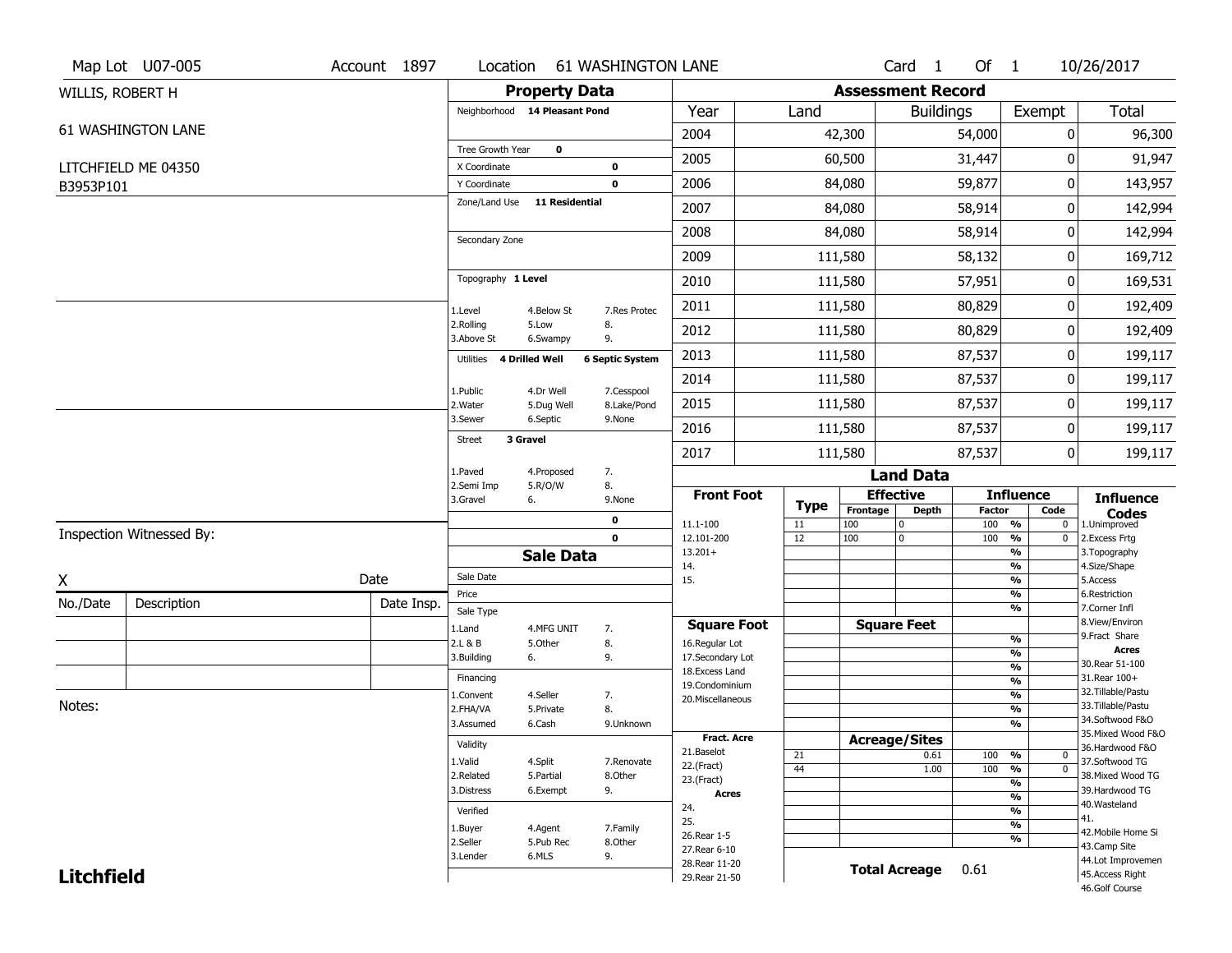|                          |                            |                                                   |                       |                  |                                       |                   |                     |                                  |            |                                       | <b>Litchfield</b> |                    |    |           |                   |           |        |            |
|--------------------------|----------------------------|---------------------------------------------------|-----------------------|------------------|---------------------------------------|-------------------|---------------------|----------------------------------|------------|---------------------------------------|-------------------|--------------------|----|-----------|-------------------|-----------|--------|------------|
|                          | Map Lot U07-005            |                                                   |                       |                  |                                       | Account 1897      |                     | Location                         |            |                                       |                   | 61 WASHINGTON LANE |    |           | Card <sub>1</sub> |           | Of 1   | 10/26/2017 |
|                          | Building Style 4 Cape Cod  |                                                   | <b>SF Bsmt Living</b> |                  | 0                                     |                   |                     | Layout 1 Typical                 |            |                                       |                   |                    |    |           |                   |           | 14     |            |
| 0.Uncoded                | 4.Cape                     | 8.Log                                             | Fin Bsmt Grade        |                  | 0 <sub>0</sub>                        |                   |                     | 1. Typical                       | 4.         | 7.                                    |                   |                    |    |           |                   |           |        |            |
| 1.Conv.                  | 5.Garrison                 | 9.Other                                           |                       | OPEN-5-CUSTOMIZE | $\mathbf 0$                           |                   |                     | 2.Inadeg                         | 5.         | 8.                                    |                   |                    |    |           |                   |           |        |            |
| 2.Ranch                  | 6.Split                    | 10.Tri-Lev                                        | Heat Type             | 100%             |                                       | 1 Hot Water BB    |                     | 3.                               | 6.         | 9.                                    |                   |                    |    |           |                   |           |        |            |
| 3.R Ranch                | 7.Contemp                  | 11.Earth O                                        | 0.Uncoded             |                  | 4.Steam                               |                   | 8.Fl/Wall           | 9 None<br>Attic                  |            |                                       |                   |                    |    |           |                   |           | Candoy | 14         |
| Dwelling Units 1         |                            |                                                   | 1.HWBB                |                  | 5.FWA                                 |                   | 9.No Heat           | 1.1/4 Fin                        | 4.Full Fin | 7.                                    |                   |                    |    |           |                   |           |        |            |
| Other Units              | 0                          |                                                   | 2.HWCI                |                  | 6.GravWA                              |                   | 10.Radiant          | 2.1/2 Fin                        | 5.Fl/Stair | 8.                                    |                   |                    |    |           |                   |           |        |            |
| Stories                  | 4 One & 1/2 Story          |                                                   | 3.H Pump              |                  | 7.Electric                            |                   | 11.Radiant          | 3.3/4 Fin                        | 6.         |                                       | 9.None            |                    |    |           |                   |           | 14     |            |
| 1.1                      | 4.1.5                      | 7.1.25                                            | Cool Type             | 0%               |                                       | 9 None            |                     | Insulation                       | 1 Full     |                                       |                   |                    |    |           |                   |           |        |            |
| 2.2                      | 5.1.75                     | 8.                                                | 1.Refrig              |                  | 4.W&C Air                             |                   | 7.RadHW             | 1.Full                           | 4.Minimal  | 7.                                    |                   |                    |    | 20        |                   | 12        |        |            |
| 3.3                      | 6.2.5                      | 9.                                                | 2.Evapor              |                  | 5.Monitor-                            | 8.                |                     | 2. Heavy                         | 5.         | 8.                                    |                   |                    |    |           |                   |           |        |            |
| <b>Exterior Walls</b>    | 2 Vinyl/Aluminum           |                                                   | 3.H Pump              |                  | 6.Monitor-                            |                   | 9.None              | 3.Capped                         | 6.         |                                       | 9.None            |                    |    | 1 S FRATE |                   |           |        |            |
| 0.Uncoded                | 4.Asbestos                 | 8.Concrete                                        | Kitchen Style         |                  | 2 Typical                             |                   |                     | Unfinished %                     | 0%         |                                       |                   |                    |    |           |                   | $1$ S FRA | ľΕ     |            |
| 1.Wd Clapb               | 5.Stucco                   | 9.0ther                                           | 1.Modern              |                  | 4.Obsolete                            | 7.                |                     | Grade & Factor 2 Fair 100%       |            |                                       |                   |                    |    |           |                   |           |        |            |
| 2.Vin/Al                 | 6.Brick                    | 10.Wd shin                                        | 2.Typical             |                  | 5.                                    | 8.                |                     | 1.E Grade                        | 4.B Grade  | 7.                                    |                   |                    |    | 20        |                   | 28        |        |            |
| 3.Compos.                | 7.Stone                    | 11.Tex 111                                        | 3.Old Type            |                  | 6.                                    |                   | 9.None              | 2.D Grade                        | 5.A Grade  | 8.                                    |                   |                    |    | 12<br>12  |                   |           |        |            |
| Roof Surface             | 1 Asphalt Shingles         |                                                   | Bath(s) Style         |                  |                                       | 2 Typical Bath(s) |                     | 3.C Grade                        | 6.         |                                       | 9.Same            |                    |    | 2SF ~~    |                   |           |        |            |
| 1.Asphalt                | 4.Composit                 | 7.                                                | 1.Modern              |                  | 4.Obsolete                            | 7.                |                     | SQFT (Footprint) 400             |            |                                       |                   |                    |    | 42        |                   |           |        |            |
| 2.Slate                  | 5.Wood                     | 8.                                                | 2. Typical            |                  | 5.                                    | 8.                |                     | Condition                        |            | <b>5 Above Average</b>                |                   |                    |    |           |                   | 12        |        |            |
| 3.Metal                  | 6.Other                    | 9.                                                | 3.Old Type            |                  | 6.                                    |                   | 9.None              | 1.Poor                           | 4.Avg      |                                       | 7.V G             |                    |    | 20        |                   |           |        |            |
| SF Masonry Trim 0        |                            |                                                   | # Rooms               |                  | 8                                     |                   |                     | 2.Fair                           | $5.Avg+$   |                                       | 8.Exc             |                    |    |           |                   |           |        |            |
| OPEN-3-CUSTOM 0          |                            |                                                   | # Bedrooms            |                  | $\overline{\mathbf{4}}$               |                   |                     | 3.Avg-                           | 6.Good     |                                       | 9.Same            |                    |    |           |                   |           |        |            |
| OPEN-4-CUSTOM 0          |                            |                                                   | # Full Baths          |                  | $\mathbf{1}$                          |                   |                     | Phys. % Good                     | 0%         |                                       |                   |                    | 20 | Cape Cop  |                   | 20        |        |            |
| Year Built               | 1925                       |                                                   | # Half Baths          |                  | $\mathbf 0$                           |                   |                     | Funct. % Good                    |            | 100%                                  |                   |                    |    | 14        |                   |           |        |            |
| Year Remodeled 1968      |                            |                                                   | # Addn Fixtures       |                  | $\mathbf{1}$                          |                   |                     | <b>Functional Code</b>           |            | 9 None                                |                   |                    |    | 20        |                   |           |        |            |
| Foundation               | 1 Concrete                 |                                                   | # Fireplaces          |                  | $\mathbf{1}$                          |                   |                     | 1.Incomp                         | 4.Delap    |                                       | 7.No Power        |                    |    |           |                   |           |        |            |
| 1.Concrete               | 4.Wood                     | 7.                                                |                       |                  |                                       |                   |                     | 2.0-Built                        | 5.Bsmt     |                                       | 8.LongTerm        |                    |    |           |                   |           |        |            |
| 2.C Block                | 5.Slab                     | 8.                                                |                       |                  |                                       |                   |                     | 3.Damage                         | 6.Common   |                                       | 9.None            |                    |    | 20        |                   |           |        |            |
| 3.Br/Stone               | 6.Piers<br>4 Full Basement | 9.                                                |                       |                  |                                       |                   |                     | Econ. % Good                     | 100%       |                                       |                   |                    |    |           |                   |           |        |            |
| Basement                 | 4.Full Bmt                 | 7.                                                |                       |                  |                                       |                   |                     | Economic Code None<br>0.None     | 3.No Power |                                       | 9.None            |                    |    |           |                   |           |        |            |
| $1.1/4$ Bmt<br>2.1/2 Bmt | 5.None                     | 8.                                                |                       |                  |                                       |                   |                     | 1.Location                       | 4.Generate | 8.                                    |                   |                    |    |           |                   |           |        |            |
| 3.3/4 Bmt                | 6.                         | 9.None                                            |                       |                  |                                       |                   |                     | 2.Encroach                       | 5.         | 9.                                    |                   |                    |    |           |                   |           |        |            |
| Bsmt Gar # Cars 0        |                            |                                                   |                       |                  |                                       | Software          |                     | Entrance Code 1 Interior Inspect |            |                                       |                   |                    |    |           |                   |           |        |            |
| Wet Basement             | 1 Dry Basement             |                                                   |                       |                  | A Division of Harris Computer Systems |                   |                     | 1.Interior                       | 4.Vacant   | 7.                                    |                   |                    |    |           |                   |           |        |            |
| 1.Dry                    | 4.                         | 7.                                                |                       |                  |                                       |                   |                     | 2.Refusal                        | 5.Estimate | 8.                                    |                   |                    |    |           |                   |           |        |            |
| 2.Damp                   | 5.                         | 8.                                                |                       |                  |                                       |                   |                     | 3.Informed                       | 6.         | 9.                                    |                   |                    |    |           |                   |           |        |            |
| 3.Wet                    | 6.                         | 9.                                                |                       |                  |                                       |                   |                     | Information Code 0               |            |                                       |                   |                    |    |           |                   |           |        |            |
|                          |                            |                                                   |                       |                  |                                       |                   |                     | 1.Owner                          | 4.Agent    | 7.                                    |                   |                    |    |           |                   |           |        |            |
|                          |                            |                                                   |                       |                  |                                       |                   |                     | 2.Relative                       | 5.Estimate | 8.                                    |                   |                    |    |           |                   |           |        |            |
|                          |                            |                                                   | Date Inspected        |                  |                                       |                   |                     | 3.Tenant                         | 6.Other    | 9.                                    |                   |                    |    |           |                   |           |        |            |
|                          |                            |                                                   |                       |                  |                                       |                   |                     |                                  |            |                                       |                   |                    |    |           |                   |           |        |            |
|                          |                            | <b>Additions, Outbuildings &amp; Improvements</b> |                       |                  |                                       |                   |                     |                                  |            | 1.One Story Fram<br>2. Two Story Fram |                   |                    |    |           |                   |           |        |            |
| Type                     |                            | Year                                              | Units                 |                  | Grade   Cond                          | Phys.             | $ $ Funct.          | Sound Value                      |            | 3. Three Story Fr                     |                   |                    |    |           |                   |           |        |            |
| 1 One Story Frame        |                            | 0                                                 | 200                   | 3100             | 4                                     | 0                 | % 100 %             |                                  |            | 4.1 & 1/2 Story                       |                   |                    |    |           |                   |           |        |            |
|                          | 2 Two Story Frame          | 10                                                | 240                   | 3 100            | 4                                     | 0                 | % 100 %             |                                  |            | 5.1 & 3/4 Story                       |                   |                    |    |           |                   |           |        |            |
|                          |                            |                                                   |                       |                  |                                       |                   |                     |                                  |            | 6.2 & 1/2 Story                       |                   |                    |    |           |                   |           |        |            |
| 23 Frame Garage          |                            | $\mathbf{0}$                                      | 616                   | 3 100            | 3                                     | 0                 | % 100 %             |                                  |            | 21.Open Frame Por                     |                   |                    |    |           |                   |           |        |            |
| $\overline{61}$ Canopy/s |                            | 10                                                | 196                   | 2 100            | 3                                     | 0                 | % 100 %             |                                  |            | 22.Encl Frame Por                     |                   |                    |    |           |                   |           |        |            |
| 409 Concrete Pad         |                            | 10.                                               | 161                   | 3100             | 4                                     | 0                 | $%100$ %            |                                  |            | 23. Frame Garage                      |                   |                    |    |           |                   |           |        |            |
| 1 One Story Frame        |                            | 0                                                 | 336                   | 3 100            | 4                                     | 10                | $\frac{9}{6}$ 100 % |                                  |            | 24.Frame Shed                         |                   |                    |    |           |                   |           |        |            |
|                          |                            |                                                   |                       |                  |                                       | $\frac{1}{2}$     |                     |                                  |            | 25.Frame Bay Wind                     |                   |                    |    |           |                   |           |        |            |
|                          |                            |                                                   |                       |                  |                                       |                   | $\%$                |                                  |            | 26.1SFr Overhang                      |                   |                    |    |           |                   |           |        |            |
|                          |                            |                                                   |                       |                  |                                       | $\sqrt{6}$        | $\%$                |                                  |            | 27.Unfin Basement                     |                   |                    |    |           |                   |           |        |            |
|                          |                            |                                                   |                       |                  |                                       | $\sqrt{6}$        | $\%$                |                                  |            | 28.Unfinished Att                     |                   |                    |    |           |                   |           |        |            |
|                          |                            |                                                   |                       |                  |                                       | $\frac{0}{0}$     | $\%$                |                                  |            | 29. Finished Attic                    |                   |                    |    |           |                   |           |        |            |
|                          |                            |                                                   |                       |                  |                                       |                   |                     |                                  |            |                                       |                   |                    |    |           |                   |           |        |            |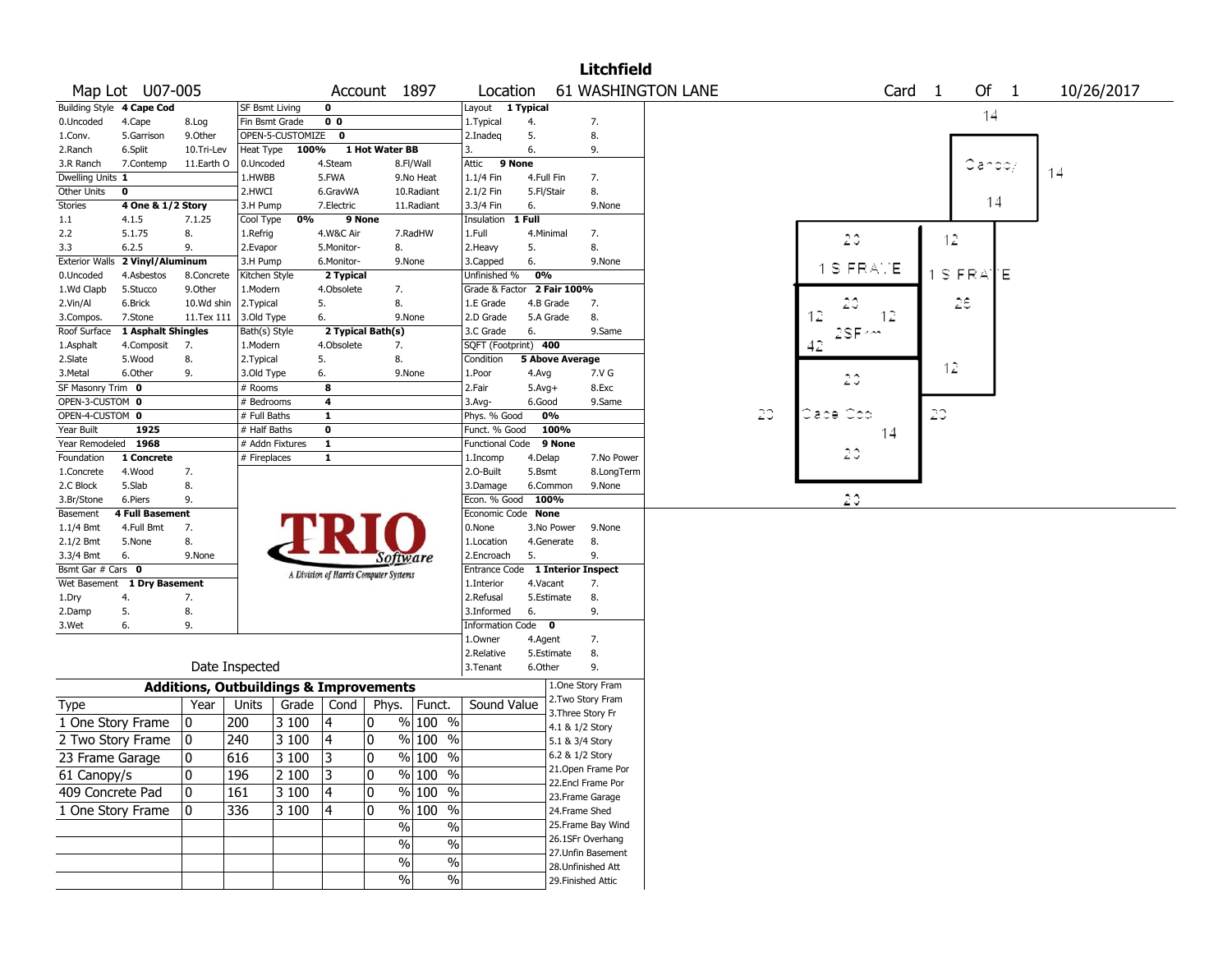|                       | Map Lot U07-006                                                          | Account 844 | Location                     |                               | <b>68 WASHINGTON LANE</b>  |                                   |                       |                      | Card <sub>1</sub>    | Of $1$        |                                                      | 10/26/2017                            |  |
|-----------------------|--------------------------------------------------------------------------|-------------|------------------------------|-------------------------------|----------------------------|-----------------------------------|-----------------------|----------------------|----------------------|---------------|------------------------------------------------------|---------------------------------------|--|
|                       | HODGKINS, LEONA M WASHINGTON LANE TRUST                                  |             |                              | <b>Property Data</b>          |                            | <b>Assessment Record</b>          |                       |                      |                      |               |                                                      |                                       |  |
| OLIVER, SHERAN        |                                                                          |             |                              | Neighborhood 14 Pleasant Pond |                            | Year                              | Land                  |                      | <b>Buildings</b>     |               | Exempt                                               | Total                                 |  |
|                       | LEONA M. HODGKINS TRUST                                                  |             |                              |                               |                            | 2004                              |                       | 94,400               | 59,690               |               | 13,312                                               | 140,778                               |  |
|                       | <b>68 WASHINGTON LANE</b>                                                |             | Tree Growth Year             | $\mathbf 0$                   |                            | 2005                              |                       | 65,250               |                      | 59,984        | 18,000                                               | 107,234                               |  |
|                       | LITCHFIELD ME 04350<br>B10141P121 B10628P23 B12557P99 B2957P269 B856P498 |             | X Coordinate<br>Y Coordinate |                               | $\mathbf 0$<br>$\mathbf 0$ | 2006                              | 126,600               |                      |                      | 93,136        | 18,000                                               | 201,736                               |  |
| <b>Previous Owner</b> |                                                                          |             | Zone/Land Use                | <b>11 Residential</b>         |                            | 2007                              | 112,447               |                      |                      | 91,968        | 19,000                                               | 185,415                               |  |
|                       | HODGKINS, LEONA M WASHINGTON LANE TRUST                                  |             |                              |                               |                            |                                   |                       |                      |                      |               |                                                      |                                       |  |
|                       | OLIVER, SHERAN, LEONA M HODGKINS TRUSTEES                                |             | Secondary Zone               |                               |                            | 2008                              |                       | 112,447              |                      | 90,904        | 18,050                                               | 185,301                               |  |
|                       | <b>68 WASHINGTON LANE</b>                                                |             |                              |                               |                            | 2009                              |                       | 118,515              |                      | 104,113       | U                                                    | 222,628                               |  |
|                       | LITCHFIELD ME 04350<br>Sale Date: 2/24/2017                              |             | Topography 1 Level           |                               |                            | 2010                              |                       | 118,435              |                      | 89,735        | 0                                                    | 208,170                               |  |
| Previous Owner        |                                                                          |             | 1.Level                      | 4.Below St                    | 7.Res Protec               | 2011                              |                       | 118,435              |                      | 87,548        | 0                                                    | 205,983                               |  |
|                       | HODGKINS, DAVID E                                                        |             | 2.Rolling<br>3.Above St      | 5.Low<br>6.Swampy             | 8.<br>9.                   | 2012                              |                       | 118,435              |                      | 87,548        | 0                                                    | 205,983                               |  |
|                       | <b>68 WASHINGTON LANE</b>                                                |             | Utilities                    | 4 Drilled Well                | <b>6 Septic System</b>     | 2013                              |                       | 118,435              |                      | 87,548        | 0                                                    | 205,983                               |  |
|                       | LITCHFIELD ME 04350                                                      |             | 1.Public                     | 4.Dr Well                     |                            | 2014                              |                       | 118,435              | 87,154               |               | 0                                                    | 205,589                               |  |
|                       | Sale Date: 7/08/2009                                                     |             | 2.Water                      | 5.Dug Well                    | 7.Cesspool<br>8.Lake/Pond  | 2015                              |                       | 118,435              | 86,892               |               | 0                                                    | 205,327                               |  |
|                       |                                                                          |             | 3.Sewer                      | 6.Septic                      | 9.None                     | 2016                              |                       | 118,435              | 86,758               |               | 0                                                    | 205,193                               |  |
|                       |                                                                          |             | <b>Street</b>                | 3 Gravel                      |                            | 2017                              |                       | 113,400              | 86,497               |               | 0                                                    | 199,897                               |  |
|                       |                                                                          |             | 1.Paved                      | 4.Proposed                    | 7.                         |                                   |                       |                      | <b>Land Data</b>     |               |                                                      |                                       |  |
|                       |                                                                          |             |                              |                               |                            |                                   |                       |                      |                      |               |                                                      |                                       |  |
|                       |                                                                          |             | 2.Semi Imp<br>3.Gravel       | 5.R/O/W<br>6.                 | 8.<br>9.None               | <b>Front Foot</b>                 |                       | <b>Effective</b>     |                      |               | <b>Influence</b>                                     |                                       |  |
|                       |                                                                          |             |                              |                               | 0                          |                                   | Type                  | Frontage             | <b>Depth</b>         | <b>Factor</b> | Code                                                 | <b>Influence</b><br><b>Codes</b>      |  |
|                       | <b>Inspection Witnessed By:</b>                                          |             |                              |                               | $\mathbf 0$                | 11.1-100<br>12.101-200            | 11                    | 100                  |                      | 100 %         | 0<br>%                                               | 1.Unimproved<br>2.Excess Frtg         |  |
|                       |                                                                          |             |                              | <b>Sale Data</b>              |                            | $13.201+$                         |                       |                      |                      |               | %                                                    | 3. Topography                         |  |
| X                     |                                                                          | Date        | Sale Date                    |                               | 2/24/2017                  | 14.<br>15.                        |                       |                      |                      |               | $\overline{\frac{9}{6}}$<br>$\overline{\frac{9}{6}}$ | 4.Size/Shape<br>5.Access              |  |
| No./Date              | Description                                                              | Date Insp.  | Price                        |                               |                            |                                   |                       |                      |                      |               | %                                                    | 6.Restriction                         |  |
|                       |                                                                          |             | Sale Type                    | 2 Land & Buildings            |                            | <b>Square Foot</b>                |                       | <b>Square Feet</b>   |                      |               | %                                                    | 7.Corner Infl<br>8.View/Environ       |  |
|                       |                                                                          |             | 1.Land<br>2.L & B            | 4.MFG UNIT<br>5.0ther         | 7.<br>8.                   | 16.Regular Lot                    |                       |                      |                      |               | %                                                    | 9.Fract Share                         |  |
|                       |                                                                          |             | 3.Building                   | 6.                            | 9.                         | 17.Secondary Lot                  |                       |                      |                      |               | %                                                    | <b>Acres</b><br>30. Rear 51-100       |  |
|                       |                                                                          |             | Financing                    | 9 Unknown                     |                            | 18. Excess Land<br>19.Condominium |                       |                      |                      |               | %<br>%                                               | 31.Rear 100+                          |  |
|                       |                                                                          |             | 1.Convent                    | 4.Seller                      | 7.                         | 20.Miscellaneous                  |                       |                      |                      |               | %                                                    | 32.Tillable/Pastu                     |  |
| Notes:                |                                                                          |             | 2.FHA/VA                     | 5.Private                     | 8.                         |                                   |                       |                      |                      |               | %                                                    | 33. Tillable/Pastu                    |  |
|                       | '17 17.4 acres and buildings stay lot 6 to hODGKINS. Retained            |             | 3.Assumed                    | 6.Cash                        | 9.Unknown                  | <b>Fract. Acre</b>                |                       |                      |                      |               | %                                                    | 34.Softwood F&O<br>35. Mixed Wood F&O |  |
|                       | 21.6 & 300'+- to new lot on map R09 lot 85                               |             | Validity                     | 1 Arms Length Sale            |                            | 21.Baselot                        |                       | <b>Acreage/Sites</b> |                      |               |                                                      | 36.Hardwood F&O                       |  |
|                       | 8/2011-generac gen.system per pat dow                                    |             | 1.Valid                      | 4.Split                       | 7.Renovate                 | 22.(Fract)                        | 21<br>$\overline{26}$ |                      | 1.00<br>5.00         | 95<br>100     | %<br>0<br>$\overline{0}$<br>%                        | 37.Softwood TG                        |  |
|                       |                                                                          |             | 2.Related                    | 5.Partial                     | 8.Other                    | 23.(Fract)                        | $\overline{27}$       |                      | 5.00                 | 100           | $\frac{9}{6}$<br>$\mathbf 0$                         | 38. Mixed Wood TG                     |  |
|                       |                                                                          |             | 3.Distress                   | 6.Exempt                      | 9.                         | Acres                             | $\overline{28}$       |                      | 6.40                 | 100           | $\overline{0}$<br>%                                  | 39.Hardwood TG<br>40.Wasteland        |  |
|                       |                                                                          |             | Verified                     | <b>5 Public Record</b>        |                            | 24.<br>25.                        | $\overline{44}$       |                      | 1.00                 | 100           | %<br>$\bf{0}$                                        | 41.                                   |  |
|                       |                                                                          |             | 1.Buyer                      | 4.Agent                       | 7.Family                   | 26.Rear 1-5                       |                       |                      |                      |               | %<br>%                                               | 42. Mobile Home Si                    |  |
|                       |                                                                          |             | 2.Seller<br>3.Lender         | 5.Pub Rec<br>6.MLS            | 8.Other                    | 27. Rear 6-10                     |                       |                      |                      |               |                                                      | 43.Camp Site                          |  |
| <b>Litchfield</b>     |                                                                          |             |                              |                               | 9.                         | 28. Rear 11-20<br>29. Rear 21-50  |                       |                      | <b>Total Acreage</b> | 17.40         |                                                      | 44.Lot Improvemen<br>45.Access Right  |  |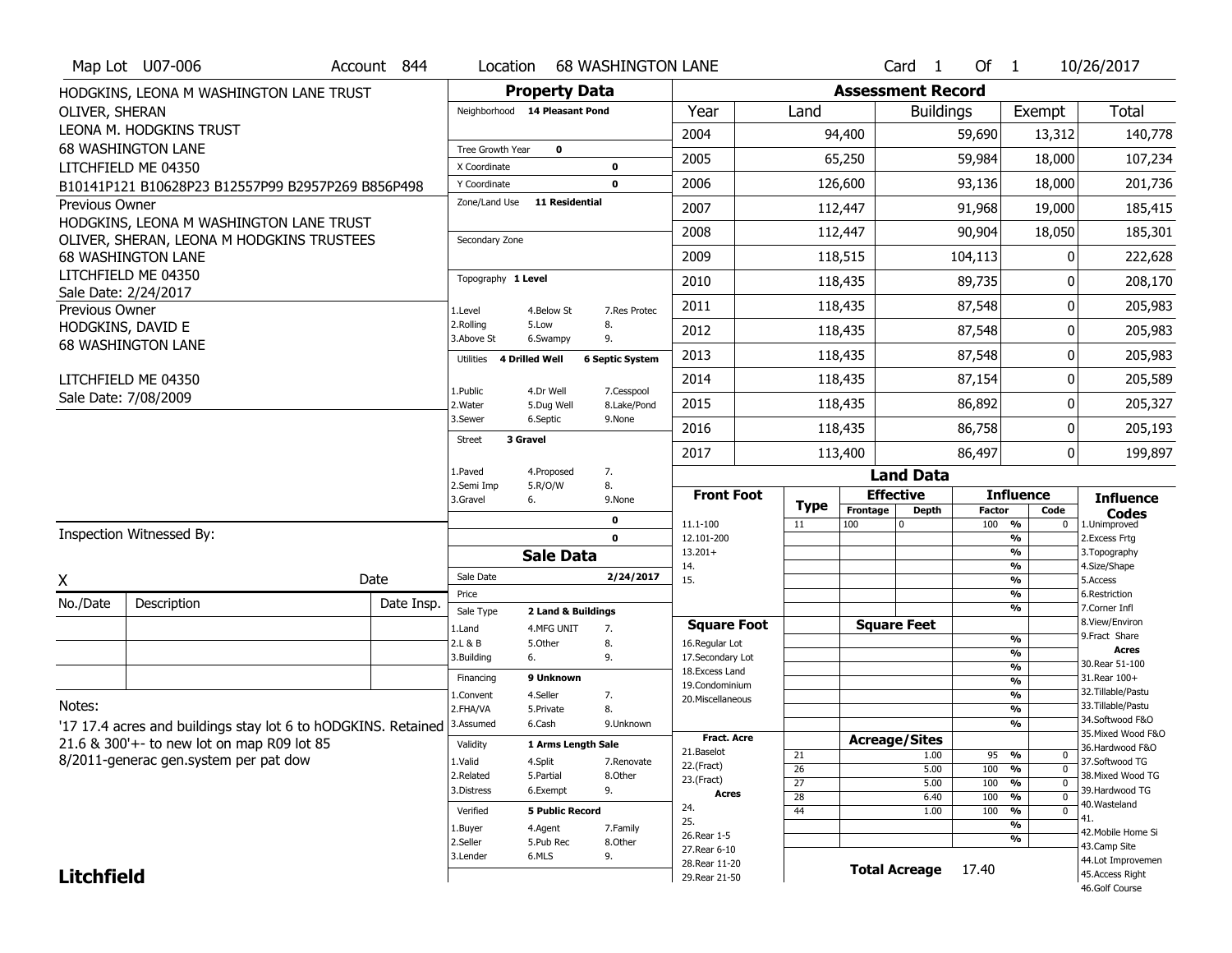|                       |                             |                   |                                                   |                  |                         |                                       |                                 |                                  |           |            | <b>Litchfield</b>  |                           |                   |      |            |
|-----------------------|-----------------------------|-------------------|---------------------------------------------------|------------------|-------------------------|---------------------------------------|---------------------------------|----------------------------------|-----------|------------|--------------------|---------------------------|-------------------|------|------------|
|                       | Map Lot U07-006             |                   |                                                   |                  |                         | Account 844                           |                                 | Location                         |           |            |                    | <b>68 WASHINGTON LANE</b> | Card <sub>1</sub> | Of 1 | 10/26/2017 |
|                       | Building Style 4 Cape Cod   |                   | SF Bsmt Living                                    |                  | $\Omega$                |                                       |                                 | Layout                           | 1 Typical |            |                    |                           |                   |      |            |
| 0.Uncoded             | 4.Cape                      | 8.Log             | Fin Bsmt Grade                                    |                  | $\overline{0}$          |                                       |                                 | 1. Typical                       | 4.        |            | 7.                 |                           | 22                |      |            |
| 1.Conv.               | 5.Garrison                  | 9.Other           |                                                   | OPEN-5-CUSTOMIZE | $\bf{0}$                |                                       |                                 | 2.Inadeg                         | 5.        |            | 8.                 |                           |                   |      |            |
| 2.Ranch               | 6.Split                     | 10.Tri-Lev        | Heat Type                                         | 100%             |                         | 1 Hot Water BB                        |                                 | 3.                               | 6.        |            | 9.                 |                           |                   |      |            |
| 3.R Ranch             | 7.Contemp                   | 11.Earth O        | 0.Uncoded                                         |                  | 4.Steam                 |                                       | 8.Fl/Wall                       | Attic                            | 9 None    |            |                    |                           |                   |      |            |
| Dwelling Units 1      |                             |                   | 1.HWBB                                            |                  | 5.FWA                   |                                       | 9.No Heat                       | $1.1/4$ Fin                      |           | 4.Full Fin | 7.                 | ε                         |                   | ε    |            |
| Other Units           | 0                           |                   | 2.HWCI                                            |                  | 6.GravWA                |                                       | 10.Radiant                      | 2.1/2 Fin                        |           | 5.Fl/Stair | 8.                 |                           |                   |      |            |
| Stories               | 5 One & 3/4 Story           |                   | 3.H Pump                                          |                  | 7.Electric              |                                       | 11.Radiant                      | 3.3/4 Fin                        | 6.        |            | 9.None             |                           |                   |      |            |
| 1.1                   | 4.1.5                       | 7.1.25            | Cool Type                                         | 0%               |                         | 9 None                                |                                 | Insulation                       | 1 Full    |            |                    |                           |                   |      |            |
| 2.2                   | 5.1.75                      | 8.                | 1.Refrig                                          |                  | 4.W&C Air               |                                       | 7.RadHW                         | 1.Full                           |           | 4.Minimal  | 7.                 |                           |                   |      |            |
| 3.3                   | 6.2.5                       | 9.                | 2.Evapor                                          |                  | 5.Monitor-              | 8.                                    |                                 | 2. Heavy                         | 5.        |            | 8.                 |                           | 24                |      |            |
| <b>Exterior Walls</b> | 2 Vinyl/Aluminum            |                   | 3.H Pump                                          |                  | 6.Monitor-              |                                       | 9.None                          | 3.Capped                         | 6.        |            | 9.None             |                           |                   |      |            |
| 0.Uncoded             | 4.Asbestos                  | 8.Concrete        | Kitchen Style                                     |                  | 2 Typical               |                                       |                                 | Unfinished %                     | 0%        |            |                    |                           |                   |      |            |
| 1.Wd Clapb            | 5.Stucco                    | 9.Other           | 1.Modern                                          |                  | 4.Obsolete              | 7.                                    |                                 | Grade & Factor                   |           |            | 3 Average 100%     |                           |                   |      |            |
| 2.Vin/Al              | 6.Brick                     | 10.Wd shin        | 2.Typical                                         |                  | 5.                      | 8.                                    |                                 | 1.E Grade                        |           | 4.B Grade  | 7.                 |                           |                   |      |            |
| 3.Compos.             | 7.Stone                     | 11.Tex 111        | 3.Old Type                                        |                  | 6.                      |                                       | 9.None                          | 2.D Grade                        |           | 5.A Grade  | 8.                 | 24                        |                   | 24   |            |
| Roof Surface          | 1 Asphalt Shingles          |                   | Bath(s) Style                                     |                  |                         | 2 Typical Bath(s)                     |                                 | 3.C Grade                        | 6.        |            | 9.Same             |                           | 75sfRN            |      |            |
| 1.Asphalt             | 4.Composit                  | 7.                | 1.Modern                                          |                  | 4.Obsolete              | 7.                                    |                                 | SQFT (Footprint) 576             |           |            |                    |                           |                   |      |            |
| 2.Slate               | 5.Wood                      | 8.                | 2. Typical                                        |                  | 5.                      | 8.                                    |                                 | Condition                        | 4 Average |            |                    |                           |                   |      |            |
| 3.Metal               | 6.Other                     | 9.                | 3.Old Type                                        |                  | 6.                      |                                       | 9.None                          | 1.Poor                           | 4.Avg     |            | 7.V G              |                           |                   |      |            |
| SF Masonry Trim 0     |                             |                   | # Rooms                                           |                  | 0                       |                                       |                                 | 2.Fair                           | $5.Avg+$  |            | 8.Exc              |                           | 13                |      |            |
| OPEN-3-CUSTOM 0       |                             |                   | # Bedrooms                                        |                  | $\overline{\mathbf{3}}$ |                                       |                                 | $3.$ Avg-                        | 6.Good    |            | 9.Same             |                           |                   |      |            |
| OPEN-4-CUSTOM 0       |                             |                   | # Full Baths                                      |                  | $\mathbf 1$             |                                       |                                 | Phys. % Good                     |           | 0%         |                    |                           |                   |      |            |
| Year Built            | 1933                        |                   | # Half Baths                                      |                  | $\overline{\mathbf{0}}$ |                                       |                                 | Funct. % Good                    |           | 100%       |                    |                           |                   |      |            |
| Year Remodeled 0      |                             |                   |                                                   | # Addn Fixtures  | $\mathbf{1}$            |                                       |                                 | Functional Code                  |           | 9 None     |                    |                           |                   |      |            |
| Foundation            | <b>2 Concrete Block</b>     |                   | # Fireplaces                                      |                  | $\mathbf{1}$            |                                       |                                 | 1.Incomp                         | 4.Delap   |            | 7.No Power         |                           |                   |      |            |
| 1.Concrete            | 4.Wood                      | 7.                |                                                   |                  |                         |                                       |                                 | 2.O-Built                        | 5.Bsmt    |            | 8.LongTerm         |                           |                   |      |            |
| 2.C Block             | 5.Slab                      | 8.                |                                                   |                  |                         |                                       |                                 | 3.Damage                         |           | 6.Common   | 9.None             |                           |                   |      |            |
| 3.Br/Stone            | 6.Piers                     | 9.                |                                                   |                  |                         |                                       |                                 | Econ. % Good                     |           | 100%       |                    |                           |                   |      |            |
| Basement              | <b>4 Full Basement</b>      |                   |                                                   |                  |                         |                                       |                                 | Economic Code None               |           |            |                    |                           |                   |      |            |
| 1.1/4 Bmt             | 4.Full Bmt                  | 7.                |                                                   |                  |                         |                                       |                                 | 0.None                           |           | 3.No Power | 9.None             |                           |                   |      |            |
| $2.1/2$ Bmt           | 5.None                      | 8.                |                                                   |                  |                         |                                       |                                 | 1.Location                       |           | 4.Generate | 8.                 |                           |                   |      |            |
| 3.3/4 Bmt             | 6.                          | 9.None            |                                                   |                  |                         | Software                              |                                 | 2.Encroach                       | 5.        |            | 9.                 |                           |                   |      |            |
| Bsmt Gar # Cars 0     |                             |                   |                                                   |                  |                         |                                       |                                 | Entrance Code 1 Interior Inspect |           |            |                    |                           |                   |      |            |
|                       | Wet Basement 1 Dry Basement |                   |                                                   |                  |                         | A Division of Harris Computer Systems |                                 | 1.Interior                       |           | 4.Vacant   | 7.                 |                           |                   |      |            |
| 1.Dry                 | 4.                          | 7.                |                                                   |                  |                         |                                       |                                 | 2.Refusal                        |           | 5.Estimate | 8.                 |                           |                   |      |            |
| 2.Damp                | 5.                          | 8.                |                                                   |                  |                         |                                       |                                 | 3.Informed                       | 6.        |            | 9.                 |                           |                   |      |            |
| 3.Wet                 | 6.                          | 9.                |                                                   |                  |                         |                                       |                                 | Information Code 0               |           |            |                    |                           |                   |      |            |
|                       |                             |                   |                                                   |                  |                         |                                       |                                 | 1.0wner                          | 4.Agent   |            | 7.                 |                           |                   |      |            |
|                       |                             |                   |                                                   |                  |                         |                                       |                                 | 2.Relative                       |           | 5.Estimate | 8.                 |                           |                   |      |            |
|                       |                             |                   | Date Inspected                                    |                  |                         |                                       |                                 | 3.Tenant                         | 6.Other   |            | 9.                 |                           |                   |      |            |
|                       |                             |                   | <b>Additions, Outbuildings &amp; Improvements</b> |                  |                         |                                       |                                 |                                  |           |            | 1.One Story Fram   |                           |                   |      |            |
| Type                  |                             | Year              | Units                                             | Grade            | Cond                    | Phys.                                 | Funct.                          | Sound Value                      |           |            | 2. Two Story Fram  |                           |                   |      |            |
| 21 Open Frame         |                             | 1990              | 176                                               | 3 100            | 3                       | 10                                    | % 100 %                         |                                  |           |            | 3. Three Story Fr  |                           |                   |      |            |
|                       |                             |                   |                                                   |                  |                         |                                       |                                 |                                  |           |            | 4.1 & 1/2 Story    |                           |                   |      |            |
| 23 Frame Garage       |                             | 1990              | 600                                               | 3 100            | 4                       | 0                                     | $\frac{9}{6}$ 100 $\frac{1}{6}$ |                                  |           |            | 5.1 & 3/4 Story    |                           |                   |      |            |
| 23 Frame Garage       |                             | $\overline{1990}$ | $\sqrt{450}$                                      | 3 100            | 3                       | 0                                     | $\frac{9}{6}$ 100 %             |                                  |           |            | 6.2 & 1/2 Story    |                           |                   |      |            |
| 1 One Story Frame     |                             | 1990   150        |                                                   | 3 100            | 3                       | 0                                     | % 100 %                         |                                  |           |            | 21. Open Frame Por |                           |                   |      |            |
|                       |                             |                   |                                                   |                  |                         | $\%$                                  | $\%$                            |                                  |           |            | 22.Encl Frame Por  |                           |                   |      |            |
|                       |                             |                   |                                                   |                  |                         |                                       |                                 |                                  |           |            | 23. Frame Garage   |                           |                   |      |            |
|                       |                             |                   |                                                   |                  |                         | %                                     | $\%$                            |                                  |           |            | 24.Frame Shed      |                           |                   |      |            |
|                       |                             |                   |                                                   |                  |                         | $\%$                                  | $\%$                            |                                  |           |            | 25. Frame Bay Wind |                           |                   |      |            |
|                       |                             |                   |                                                   |                  |                         | $\%$                                  | $\%$                            |                                  |           |            | 26.1SFr Overhang   |                           |                   |      | 2009/01/09 |
|                       |                             |                   |                                                   |                  |                         | $\%$                                  | $\%$                            |                                  |           |            | 27. Unfin Basement |                           |                   |      |            |
|                       |                             |                   |                                                   |                  |                         | $\%$                                  | $\%$                            |                                  |           |            | 28. Unfinished Att |                           |                   |      |            |
|                       |                             |                   |                                                   |                  |                         |                                       |                                 |                                  |           |            | 29. Finished Attic |                           |                   |      |            |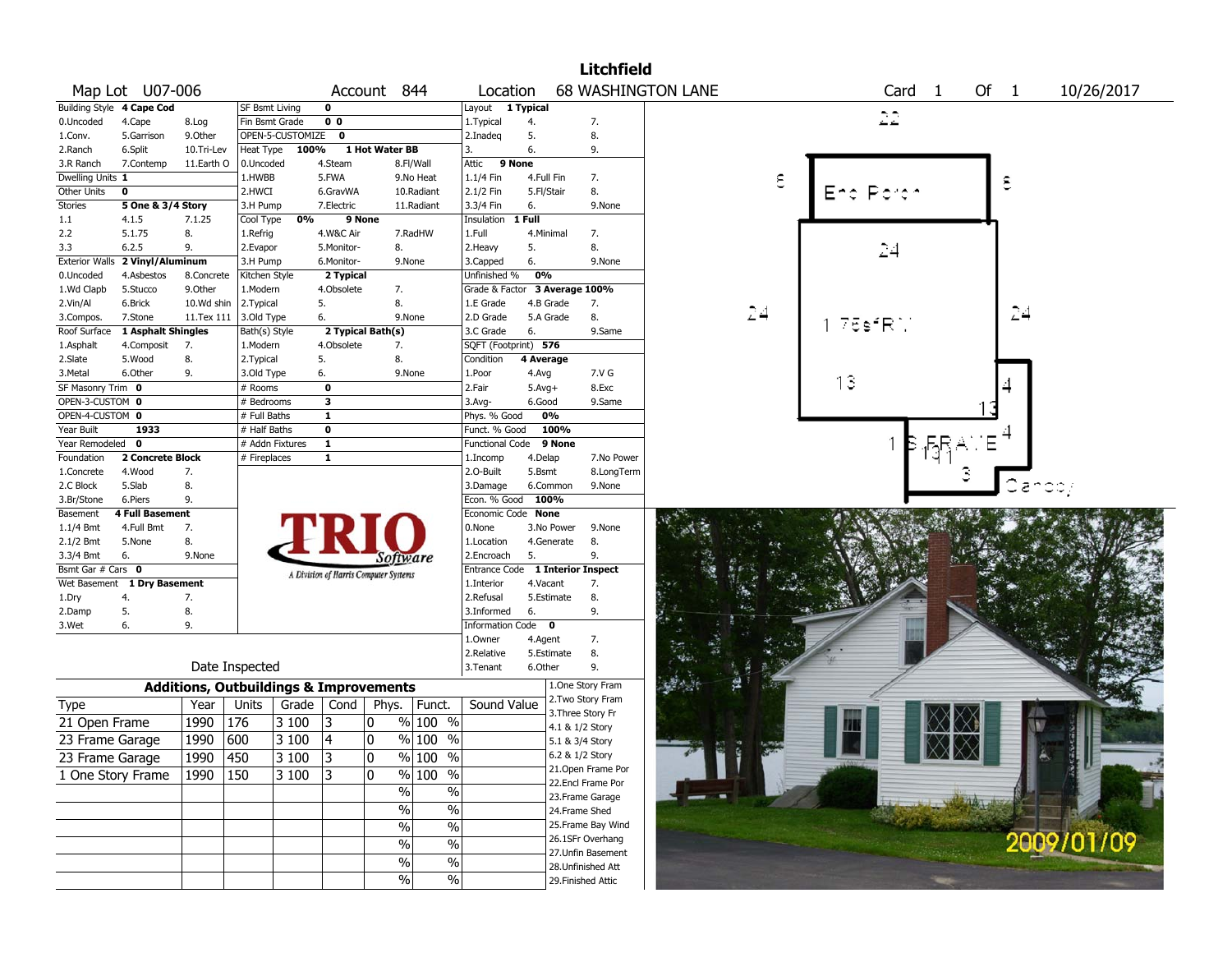|                   | Map Lot U07-006A                                          | Account 773           | Location                          | <b>34 WASHINGTON LANE</b>         |                        |                                   |                  |                      | Card <sub>1</sub>        | Of $1$               |                              | 10/26/2017                            |  |  |
|-------------------|-----------------------------------------------------------|-----------------------|-----------------------------------|-----------------------------------|------------------------|-----------------------------------|------------------|----------------------|--------------------------|----------------------|------------------------------|---------------------------------------|--|--|
| WEISS, JO         |                                                           |                       |                                   | <b>Property Data</b>              |                        | <b>Assessment Record</b>          |                  |                      |                          |                      |                              |                                       |  |  |
|                   |                                                           |                       |                                   | Neighborhood 14 Pleasant Pond     |                        | Year                              | Land             |                      | <b>Buildings</b>         |                      | Exempt                       | Total                                 |  |  |
|                   | 34 WASHINGTON LANE                                        |                       |                                   |                                   |                        | 2004                              | 35,980           |                      |                          | 24,300               | 9,750                        | 50,530                                |  |  |
|                   |                                                           |                       | Tree Growth Year                  | $\mathbf 0$                       |                        | 2005                              |                  | 40,610               |                          | 30,795               | 13,000                       | 58,405                                |  |  |
|                   | LITCHFIELD ME 04350                                       |                       | X Coordinate<br>Y Coordinate      |                                   | 0<br>$\mathbf 0$       | 2006                              |                  | 75,319               |                          | 39,286               | 13,000                       | 101,605                               |  |  |
| Previous Owner    | B10772P263 B2957P271                                      |                       | Zone/Land Use                     | <b>11 Residential</b>             |                        |                                   |                  |                      |                          |                      |                              |                                       |  |  |
|                   | HARTMANN, BRUCE M HEIRS OF:                               |                       |                                   |                                   |                        | 2007                              |                  | 75,319               |                          | 38,707               | 13,000                       | 101,026                               |  |  |
|                   | 34 WASHINGTON LANE                                        |                       | Secondary Zone                    |                                   |                        | 2008                              |                  | 75,319               |                          | 38,695               | 12,350                       | 101,664                               |  |  |
|                   |                                                           |                       |                                   |                                   |                        | 2009                              |                  | 92,775               |                          | 35,767               | 0                            | 128,542                               |  |  |
|                   | LITCHFIELD ME 04350                                       |                       | Topography 2 Rolling              |                                   |                        | 2010                              |                  | 92,775               |                          | 34,306               | ŋ                            | 127,081                               |  |  |
|                   | Sale Date: 7/25/2011                                      |                       | 1.Level                           | 4.Below St                        | 7.Res Protec           | 2011                              |                  | 92,775               |                          | 29,237               | ŋ                            | 122,012                               |  |  |
|                   |                                                           |                       | 2.Rolling<br>3.Above St           | 5.Low<br>6.Swampy                 | 8.<br>9.               | 2012                              |                  | 92,775               |                          | 29,237               | 0                            | 122,012                               |  |  |
|                   |                                                           |                       | Utilities<br>4 Drilled Well       |                                   | <b>6 Septic System</b> | 2013                              |                  | 92,775               | 50,821                   |                      | 0                            | 143,596                               |  |  |
|                   |                                                           |                       | 1.Public                          | 4.Dr Well                         | 7.Cesspool             | 2014                              |                  | 92,775               |                          | 67,974               | 0                            | 160,749                               |  |  |
|                   |                                                           |                       | 2. Water                          | 5.Dug Well                        | 8.Lake/Pond            | 2015                              |                  | 92,775               | 67,547                   |                      | 0                            | 160,322                               |  |  |
|                   |                                                           |                       | 3.Sewer                           | 6.Septic<br>5 Right-Of-Way        | 9.None                 | 2016                              |                  | 92,775               |                          | 67,201               | 15,000                       | 144,976                               |  |  |
|                   |                                                           | <b>Street</b>         |                                   |                                   | 2017                   | 92,775                            |                  | 66,773               |                          | 20,000               | 139,548                      |                                       |  |  |
|                   |                                                           | 1.Paved<br>2.Semi Imp | 4.Proposed<br>7.<br>5.R/O/W<br>8. |                                   |                        |                                   |                  | <b>Land Data</b>     |                          |                      |                              |                                       |  |  |
|                   |                                                           | 3.Gravel              | 6.                                | 9.None                            | <b>Front Foot</b>      | <b>Type</b>                       | <b>Effective</b> |                      |                          | <b>Influence</b>     | <b>Influence</b>             |                                       |  |  |
|                   |                                                           |                       | $\mathbf 0$                       |                                   |                        | 11.1-100                          | 11               | Frontage<br>100      | <b>Depth</b><br>$\Omega$ | <b>Factor</b><br>100 | Code<br>%<br>$\bf{0}$        | <b>Codes</b><br>1.Unimproved          |  |  |
|                   | Inspection Witnessed By:                                  |                       |                                   |                                   | $\mathbf 0$            | 12.101-200                        |                  |                      |                          |                      | %                            | 2. Excess Frtg                        |  |  |
|                   |                                                           |                       |                                   | <b>Sale Data</b>                  |                        | $13.201+$<br>14.                  |                  |                      |                          |                      | %<br>%                       | 3. Topography<br>4.Size/Shape         |  |  |
| X                 |                                                           | Date                  | Sale Date                         |                                   | 7/25/2011              | 15.                               |                  |                      |                          |                      |                              | 5.Access                              |  |  |
| No./Date          | Description                                               | Date Insp.            | Price                             |                                   |                        |                                   |                  |                      |                          |                      | %                            |                                       |  |  |
|                   |                                                           |                       |                                   |                                   | 125,000                |                                   |                  |                      |                          |                      | %                            | 6.Restriction<br>7.Corner Infl        |  |  |
|                   |                                                           |                       | Sale Type                         | 2 Land & Buildings                |                        | <b>Square Foot</b>                |                  | <b>Square Feet</b>   |                          |                      | %                            | 8.View/Environ                        |  |  |
|                   |                                                           |                       | 1.Land<br>2.L & B                 | 4.MFG UNIT<br>7.<br>5.Other<br>8. |                        | 16.Regular Lot                    |                  |                      |                          |                      | %                            | 9. Fract Share                        |  |  |
|                   |                                                           |                       | 3.Building                        | 9.<br>6.                          |                        | 17.Secondary Lot                  |                  |                      |                          |                      | %<br>$\frac{9}{6}$           | <b>Acres</b><br>30. Rear 51-100       |  |  |
|                   |                                                           |                       | Financing                         | 1 Conventional                    |                        | 18. Excess Land<br>19.Condominium |                  |                      |                          |                      | $\overline{\frac{9}{6}}$     | 31. Rear 100+                         |  |  |
|                   |                                                           |                       | 1.Convent                         | 4.Seller<br>7.                    |                        | 20.Miscellaneous                  |                  |                      |                          |                      | $\frac{9}{6}$                | 32. Tillable/Pastu                    |  |  |
| Notes:            |                                                           |                       | 2.FHA/VA                          | 8.<br>5.Private                   |                        |                                   |                  |                      |                          |                      | $\frac{9}{6}$                | 33. Tillable/Pastu<br>34.Softwood F&O |  |  |
|                   | '14 w/ mrs. add WD & Garage call ep complete.             |                       | 3.Assumed                         | 6.Cash                            | 9.Unknown              | <b>Fract. Acre</b>                |                  |                      |                          |                      | $\frac{9}{6}$                | 35. Mixed Wood F&O                    |  |  |
|                   | '13 nah add missed addition to camp and wd, est all other |                       | Validity                          | 8 Other Non Valid                 |                        | 21.Baselot                        |                  | <b>Acreage/Sites</b> | 1.00                     |                      | %<br>0                       | 36.Hardwood F&O                       |  |  |
|                   | adds after April 1st 2013 assess next year.               |                       | 1.Valid                           | 4.Split                           | 7.Renovate             | 22.(Fract)                        | 21<br>26         |                      | 0.11                     | 100<br>100           | $\frac{1}{2}$<br>$\mathbf 0$ | 37.Softwood TG                        |  |  |
|                   | 8/25/11-PERMIT # 11-071, ADDIT. TOCABIN SGL STRY, NO      |                       | 2.Related                         | 5.Partial                         | 8.Other                | 23.(Fract)                        | 44               |                      | 1.00                     | 100                  | %<br>$\mathbf 0$             | 38. Mixed Wood TG                     |  |  |
| PLUMBING          |                                                           |                       | 3.Distress                        | 6.Exempt<br>9.                    |                        | <b>Acres</b>                      |                  |                      |                          |                      | %                            | 39.Hardwood TG<br>40. Wasteland       |  |  |
|                   |                                                           |                       | Verified                          | <b>5 Public Record</b>            |                        | 24.<br>25.                        |                  |                      |                          |                      | %                            | 41.                                   |  |  |
|                   |                                                           |                       | 1.Buyer                           | 4.Agent                           | 7.Family               | 26. Rear 1-5                      |                  |                      |                          |                      | %                            | 42. Mobile Home Si                    |  |  |
|                   |                                                           |                       | 2.Seller                          | 5.Pub Rec                         | 8.Other                | 27. Rear 6-10                     |                  |                      |                          |                      | %                            | 43.Camp Site                          |  |  |
| <b>Litchfield</b> |                                                           |                       | 3.Lender                          | 6.MLS<br>9.                       |                        | 28. Rear 11-20<br>29. Rear 21-50  |                  |                      | <b>Total Acreage</b>     | 1.11                 |                              | 44.Lot Improvemen<br>45.Access Right  |  |  |